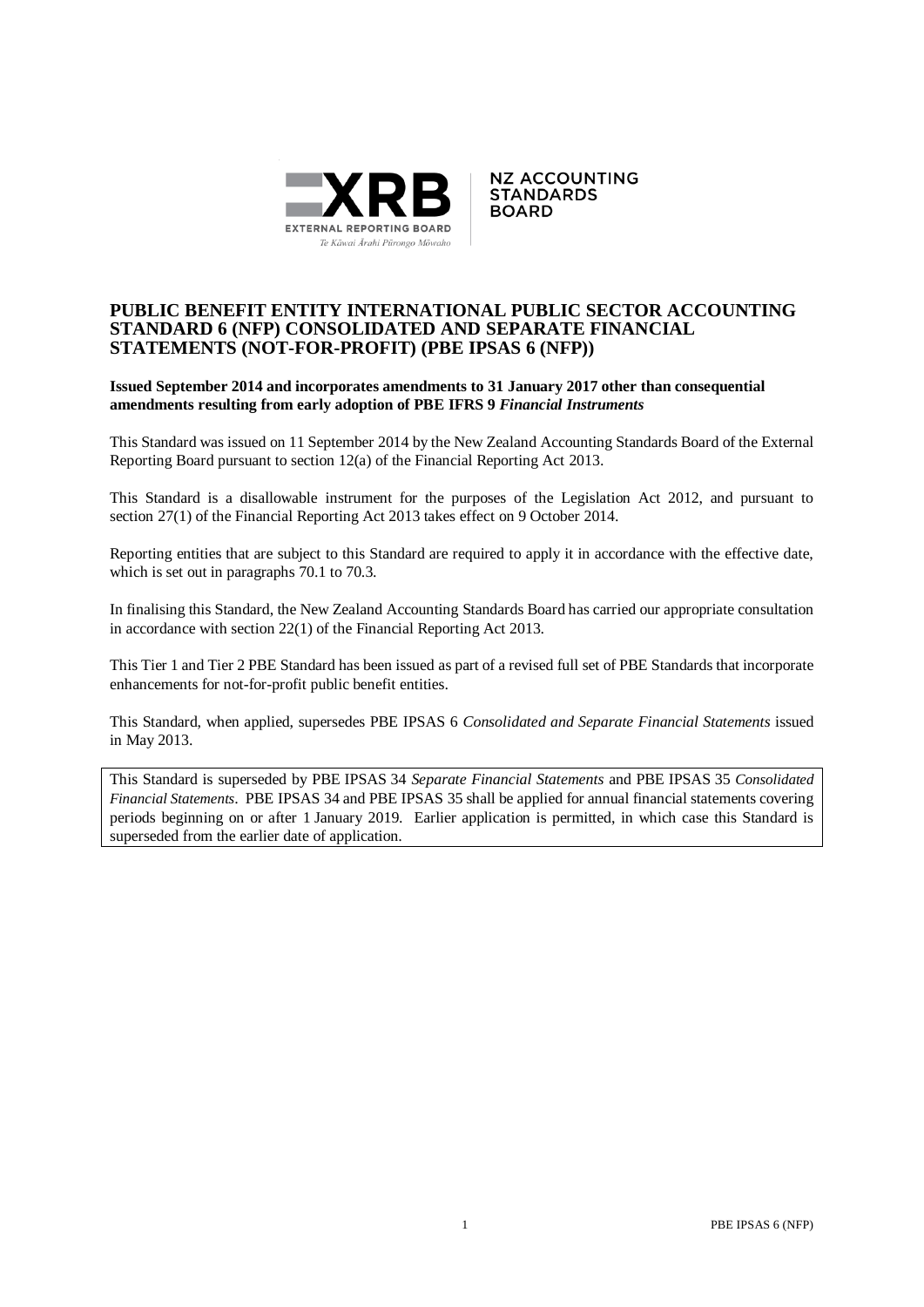# **PBE IPSAS 6 (NFP) CONSOLIDATED AND SEPARATE FINANCIAL STATEMENTS (NOT-FOR-PROFIT)**

# **COPYRIGHT**

© External Reporting Board (XRB) 2014

This XRB standard contains copyright material and reproduces, with the permission of the International Federation of Accountants (IFAC), parts of the corresponding international standard issued by the International Public Sector Accounting Standards Board (IPSASB), and published by IFAC. Reproduction within New Zealand in unaltered form (retaining this notice) is permitted for personal and non-commercial use subject to the inclusion of an acknowledgement of the source.

Requests and enquiries concerning reproduction and rights for commercial purposes within New Zealand should be addressed to the Chief Executive, External Reporting Board at the following email address: [enquiries@xrb.govt.nz](mailto:enquiries@xrb.govt.nz)

All existing rights (including copyrights) in this material outside of New Zealand are reserved by IFAC, with the exception of the right to reproduce for the purposes of personal use or other fair dealing. Further information can be obtained from IFAC a[t www.ifac.org](http://www.ifac.org/) or by writing to [permissions@ifac.org](mailto:permissions@ifac.org)

ISBN 978-1-927292-21-1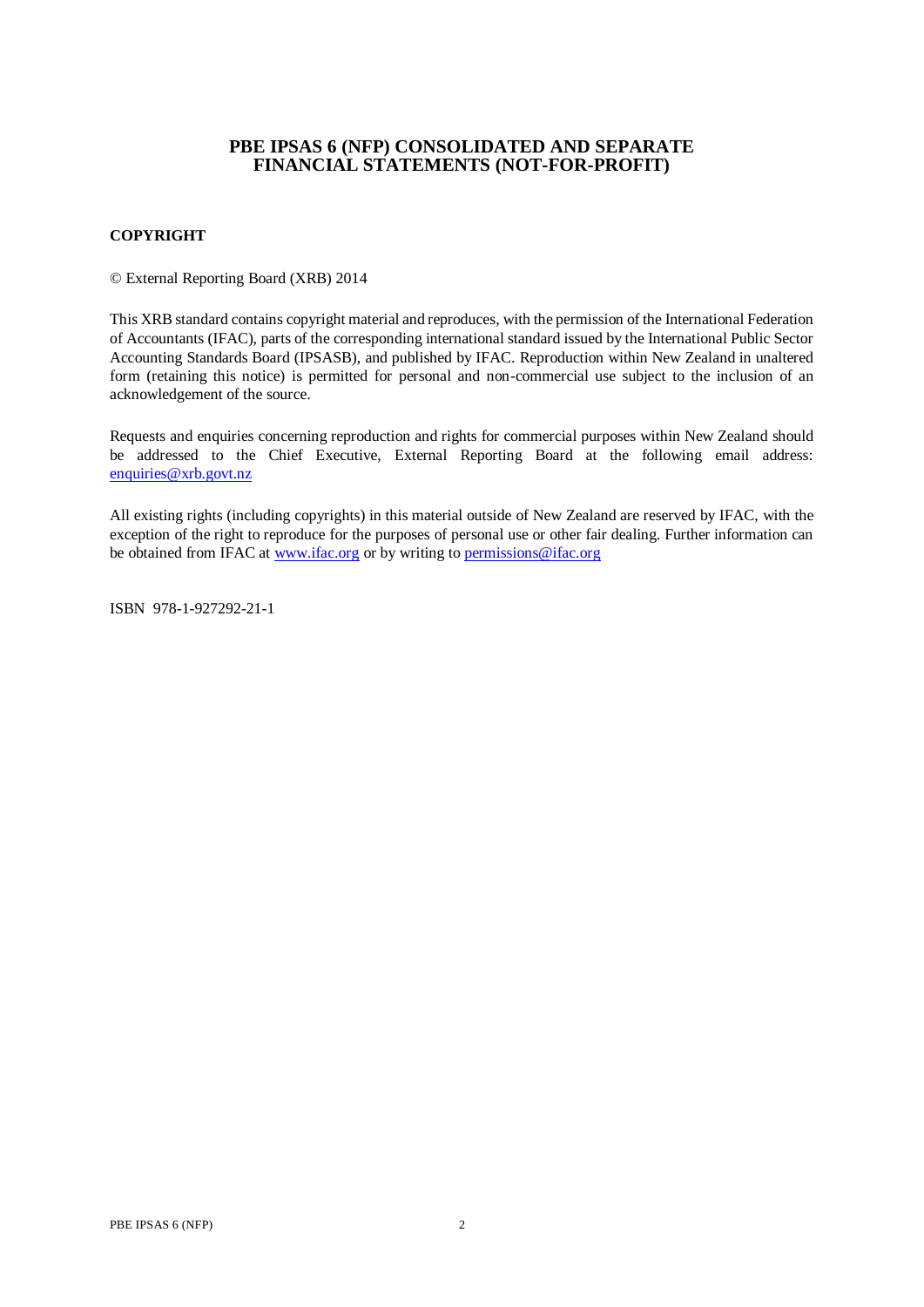# **PBE IPSAS 6 (NFP) CONSOLIDATED AND SEPARATE FINANCIAL STATEMENTS (NOT-FOR-PROFIT)**

# **CONTENTS**

|                                                                                            | Paragraph   |
|--------------------------------------------------------------------------------------------|-------------|
|                                                                                            | $1 - 6$     |
|                                                                                            | $7 - 14$    |
| Consolidated Financial Statements and Separate Financial Statements                        | $8 - 11$    |
|                                                                                            | $12 - 14$   |
|                                                                                            | $15 - 19$   |
|                                                                                            | $20 - 42$   |
| Establishing Control of Another Entity for Financial Reporting Purposes                    | $28 - 29$   |
|                                                                                            | $30 - 36$   |
|                                                                                            | 37          |
| Determining Whether Control Exists for Financial Reporting Purposes                        | $38 - 42$   |
|                                                                                            | $43 - 57$   |
| Accounting for Controlled Entities, Jointly Controlled Entities and Associates in Separate | $58 - 61$   |
|                                                                                            | 62-RDR 64.1 |
|                                                                                            | $65 - 68$   |
|                                                                                            | $69 - 70.3$ |
|                                                                                            | 71          |
| Appendix A: Application Guidance                                                           |             |
| Appendix B: Mixed Groups                                                                   |             |
| <b>Basis for Conclusions</b>                                                               |             |
| <b>Implementation Guidance</b>                                                             |             |
| <b>Illustrative Examples</b>                                                               |             |
| Comparison with IPSAS 6                                                                    |             |
| <b>History of Amendments</b>                                                               |             |
| The following is available on the XRB website as additional material:                      |             |
| <b>IPSASB Basis for Conclusions</b>                                                        |             |

Public Benefit Entity International Public Sector Accounting Standard 6 (NFP) *Consolidated and Separate Financial Statements* (Not-for-profit) is set out in paragraphs 1–71 and Appendices A and B. All the paragraphs have equal authority. PBE IPSAS 6 (NFP) should be read in the context of the NZASB's Basis for Conclusions on PBE IPSAS 6 (NFP), the IPSASB's Basis for Conclusions on IPSAS 6, the *Public Benefit Entities' Conceptual Framework* and Standard XRB A1 *Application of the Accounting Standards Framework*. PBE IPSAS 3 *Accounting Policies, Changes in Accounting Estimates and Errors* provides a basis for selecting and applying accounting policies in the absence of explicit guidance.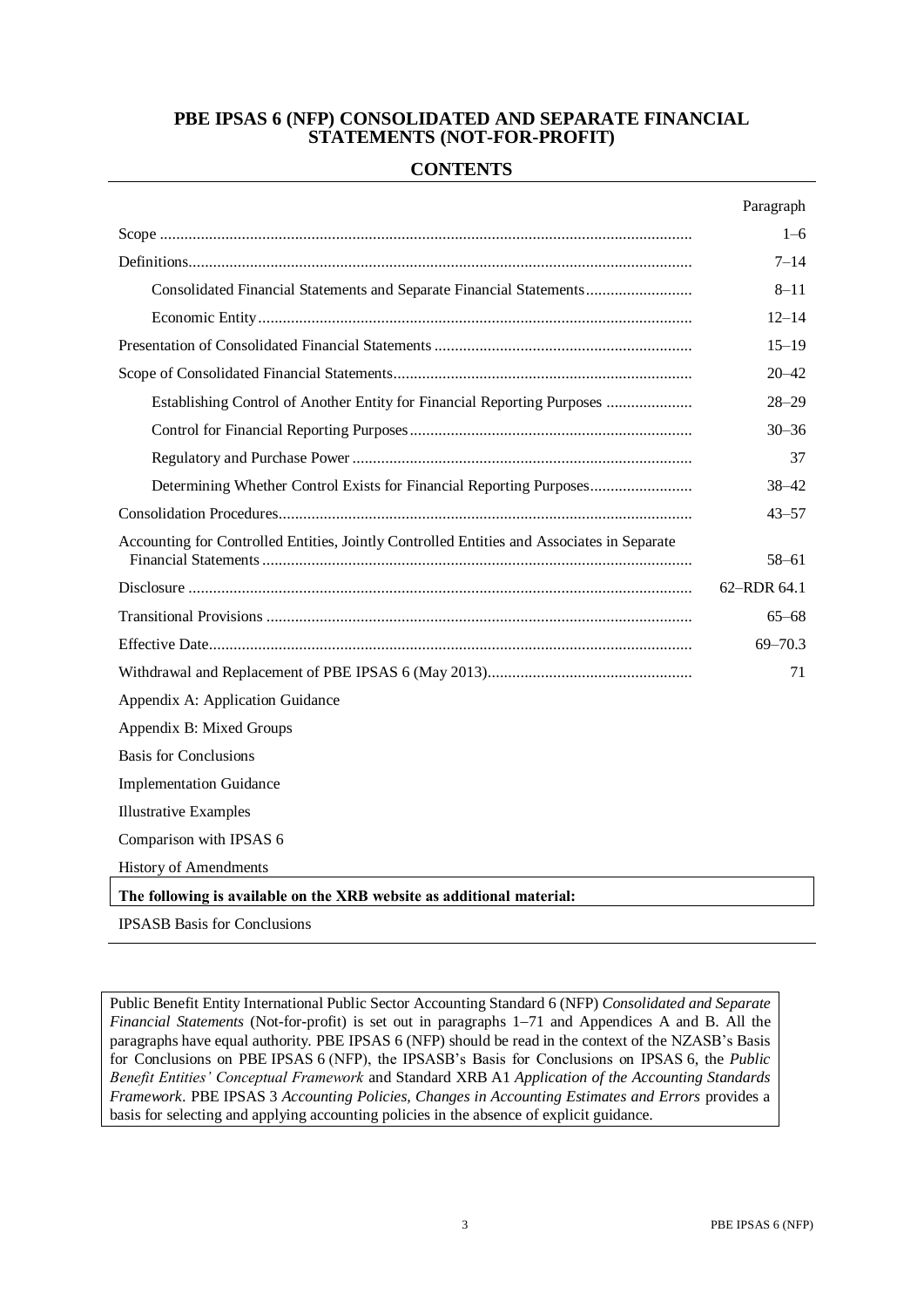# **Scope**

- 1. **An entity that prepares and presents financial statements shall apply this Standard in the preparation and presentation of consolidated financial statements for an economic entity.**
- 2. This Standard does not deal with methods of accounting for entity combinations and their effects on consolidation, including goodwill arising on an entity combination (guidance on accounting for entity combinations can be found in PBE IFRS 3 *Business Combinations*).
- 3. **This Standard shall also be applied in accounting for controlled entities, jointly controlled entities, and associates when an entity elects, or is required by local regulations, to present separate financial statements.**
- 4. [Not used]
- 4.1 **This Standard applies to Tier 1 and Tier 2 not-for-profit entities.**
- 4.2 **A Tier 2 entity is not required to comply with the disclosure requirements in this Standard denoted with an asterisk (\*). Where an entity elects to apply a disclosure concession it shall comply with any RDR paragraphs associated with that concession.**
- 5. [Not used]
- 6. This Standard establishes requirements for the preparation and presentation of consolidated financial statements, and for accounting for controlled entities, jointly controlled entities, and associates in the separate financial statements of the controlling entity, the venturer, and the investor.

# **Definitions**

7. **The following terms are used in this Standard with the meanings specified:**

**Consolidated financial statements are the financial statements of an economic entity presented as those of a single entity.**

**Control is the power to govern the financial and operating policies of another entity so as to benefit from its activities.**

**Controlled entity is an entity, including an unincorporated entity such as a partnership, which is under the control of another entity (known as the controlling entity).**

**Controlling entity is an entity that has one or more controlled entities.**

**The cost method is a method of accounting for an investment, whereby the investment is recognised at cost. The investor recognises revenue from the investment only to the extent that the investor is entitled to receive distributions from accumulated comprehensive revenue and expense of the investee arising after the date of acquisition. Entitlements due or received in excess of such comprehensive revenue and expense are regarded as a recovery of investment, and are recognised as a reduction of the cost of the investment.**

**Minority interest is that portion of the comprehensive revenue and expense and net assets/equity of a controlled entity attributable to net assets/equity interests that are not owned, directly or indirectly, through controlled entities, by the controlling entity.**

**Separate financial statements are those presented by a controlling entity, an investor in an associate, or a venturer in a jointly controlled entity, in which the investments are accounted for on the basis of the direct net assets/equity interest rather than on the basis of the reported results and net assets of the investees.**

**Terms defined in other PBE Standards are used in this Standard with the same meaning as in those Standards, and are reproduced in the** *Glossary of Defined Terms* **published separately.**

## **Consolidated Financial Statements and Separate Financial Statements**

8. A controlling entity or its controlled entity may be an investor in an associate, or a venturer in a jointly controlled entity. In such cases, consolidated financial statements prepared and presented in accordance with this Standard are also prepared so as to comply with PBE IPSAS 7 *Investments in Associates* and PBE IPSAS 8 *Interests in Joint Ventures*.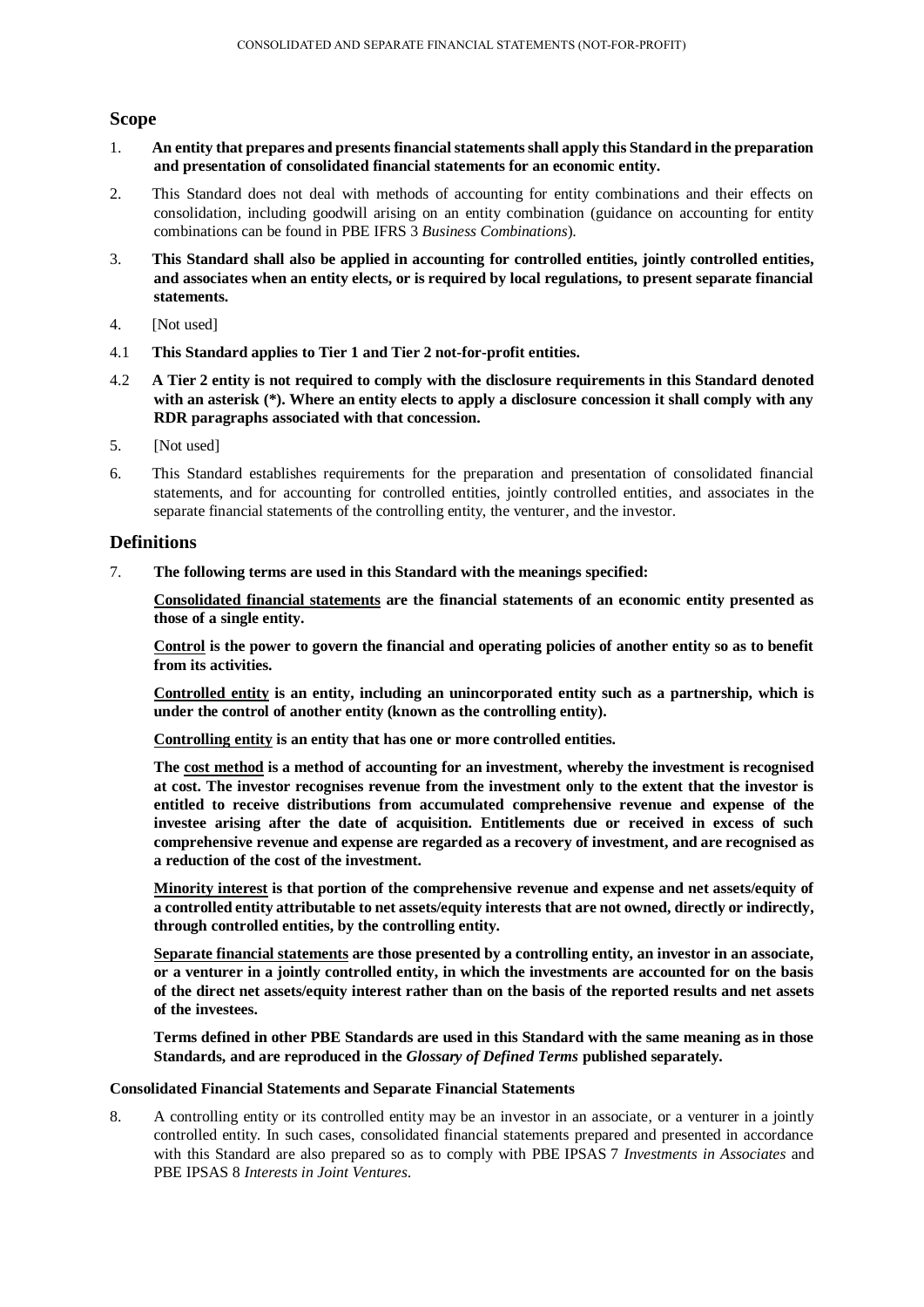- 9. For an entity described in paragraph 8, separate financial statements are those prepared and presented in addition to the financial statements referred to in paragraph 8. Separate financial statements need not be appended to, or accompany, those statements.
- 10. The financial statements of an entity that does not have a controlled entity, associate, or venturer's interest in a jointly controlled entity are not separate financial statements.
- 11. A controlling entity that is exempted in accordance with paragraph 16 from presenting consolidated financial statements may present separate financial statements as its only financial statements.

## **Economic Entity**

- 12. The term economic entity is used in this Standard to define, for financial reporting purposes, a group of entities comprising the controlling entity and any controlled entities.
- 13. Other terms sometimes used to refer to an economic entity include administrative entity, financial entity, consolidated entity, and group.
- 14. An economic entity may include entities with both social and commercial objectives. Further, a controlling entity may establish a separate entity under its control such as a trust or a trading company, to carry out specific functions. For example, an economic entity may include entities that provide housing for a nominal charge, as well as entities that provide accommodation on a commercial basis.

# **Presentation of Consolidated Financial Statements**

- 15. **A controlling entity, other than a controlling entity described in paragraph 16, shall present consolidated financial statements in which it consolidates its controlled entities in accordance with this Standard.**
- 16. **A controlling entity need not present consolidated financial statements if and only if:**
	- (a) **The controlling entity is:**
		- (i) **Itself a wholly-owned controlled entity, and users of such financial statements are unlikely to exist or their information needs are met by its controlling entity's consolidated financial statements; or**
		- (ii) **A partially-owned controlled entity of another entity and its other owners, including those not otherwise entitled to vote, have been informed about, and do not object to, the controlling entity not presenting consolidated financial statements;**
	- (b) **The controlling entity's debt or equity instruments are not traded in a public market (a domestic or foreign stock exchange or an over-the-counter market, including local and regional markets);**
	- (c) **The controlling entity did not file, nor is it in the process of filing, its financial statements with a securities commission or other regulatory organisation for the purpose of issuing any class of instruments in a public market; and**
	- \*(d) **The ultimate or any intermediate controlling entity of the controlling entity produces consolidated financial statements available for public use that comply with PBE Standards.**
- RDR 16.1 **A Tier 2 entity is not required to comply with paragraph 16(d). In order to qualify for the exemption not to present consolidated financial statements, an entity must still comply with all the other conditions in paragraph 16.**
- 17. In the not-for-profit sector, controlling entities that are either wholly-owned or partially-owned may have financial reporting requirements specified in founding documents or legislation and the purpose of this Standard is not to exempt those controlling entities from preparing consolidated financial statements. In this situation, the information needs of certain users may not be served by the ultimate consolidated financial statements alone.
- 18. In some instances, an economic entity will include a number of intermediate controlling entities. For example, not-for-profit entities may have a national office and regional offices which have branches that may have an obligation (explicit or implied) to provide financial statements to their branch members on the activities of their branch. Accountability and reporting requirements may specify which entities are required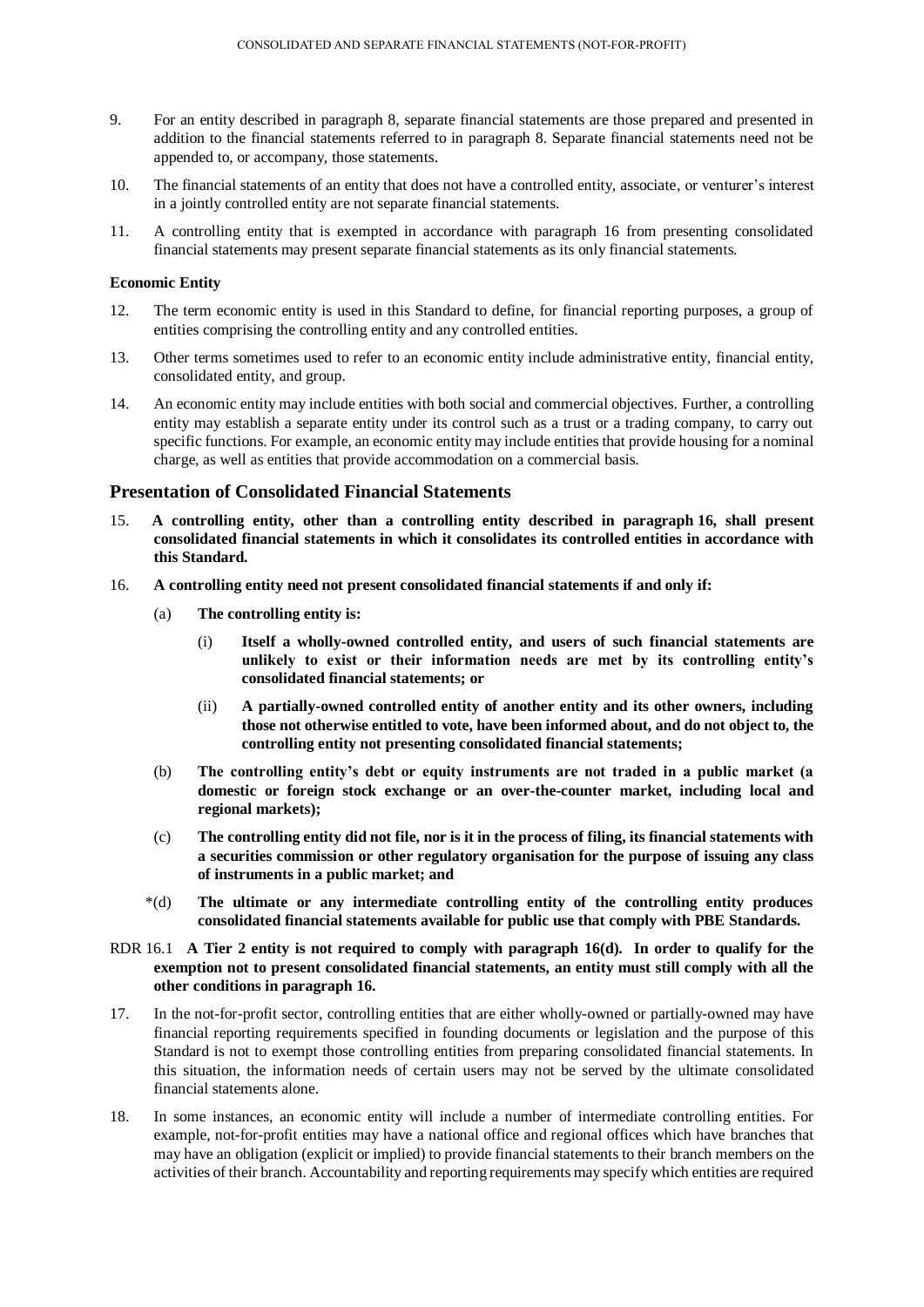to (or exempted from the requirement to) prepare consolidated financial statements. Where there is no specific reporting requirement for an intermediate controlling entity to prepare consolidated financial statements for which users are likely to exist, intermediate controlling entities are to prepare and publish consolidated financial statements.

19. A controlling entity that elects in accordance with paragraph 16 not to present consolidated financial statements, and presents only separate financial statements, complies with paragraphs 58–64.

# **Scope of Consolidated Financial Statements**

# 20. **Consolidated financial statements shall include all controlled entities of the controlling entity.<sup>1</sup>**

- 21–25. [Not used]
- 26. A controlled entity is not excluded from consolidation simply because the investor is a venture capital organisation, mutual fund, unit trust, or similar entity.
- 27. A controlled entity is not excluded from consolidation because its activities are dissimilar to those of the other entities within the economic entity, for example, the consolidation of for-profit entities with entities in the public or not-for-profit sectors. Relevant information is provided by consolidating such controlled entities and disclosing additional information in the consolidated financial statements about the different activities of controlled entities.

## **Establishing Control of Another Entity for Financial Reporting Purposes**

- 28. Whether an entity controls another entity for financial reporting purposes is a matter of judgement, based on the definition of control in this Standard and the particular circumstances of each case. That is, consideration needs to be given to the nature of the relationship between the two entities. In particular, the two elements of the definition of control in this Standard need to be considered. These are the power element (the power to govern the financial and operating policies of another entity) and the benefit element (which represents the ability of the controlling entity to benefit from the activities of the other entity).
- 29. For the purposes of establishing control, the controlling entity needs to benefit from the activities of the other entity. For example, an entity (a) may benefit from the activities of another entity in terms of a distribution of its surpluses (such as a dividend), and (b) is exposed to the risk of a potential loss. In other cases, an entity may not obtain any financial benefits from the other entity but may benefit from its ability to direct the other entity to work with it to achieve its objectives. It may also be possible for an entity to derive both financial and non-financial benefits from the activities of another entity. For example, a forprofit entity may provide a controlling entity with a dividend, and also enable it to achieve some of its social objectives.

## **Control for Financial Reporting Purposes**

- 30. For the purposes of financial reporting, control stems from an entity's power to govern the financial and operating policies of another entity, and does not require an entity to hold a majority shareholding or other equity interest in the other entity. The power to control must be presently exercisable. That is, the entity must already have had this power conferred upon it by legislation or some formal agreement. The power to control is not presently exercisable if it requires changing legislation or renegotiating agreements in order to be effective. This should be distinguished from the fact that the existence of the power to control another entity is not dependent upon the probability or likelihood of that power being exercised.
- 31. Similarly, the existence of control does not require an entity to have responsibility for the management of (or involvement in) the day-to-day operations of the other entity. In many cases, an entity may only exercise its power to control another entity where there is a breach or revocation of an agreement between the controlled entity and its controlling entity.
- 32. [Not used]

l

33. An entity may own (a) share warrants, (b) share call options, (c) debt or equity instruments that are convertible into ordinary shares, or (d) other similar instruments that have the potential, if exercised or

<sup>1</sup> If on acquisition a controlled entity meets the criteria to be classified as held for sale in accordance with PBE IFRS 5 *Non-current Assets Held for Sale and Discontinued Operations*, it shall be accounted for in accordance with that Standard.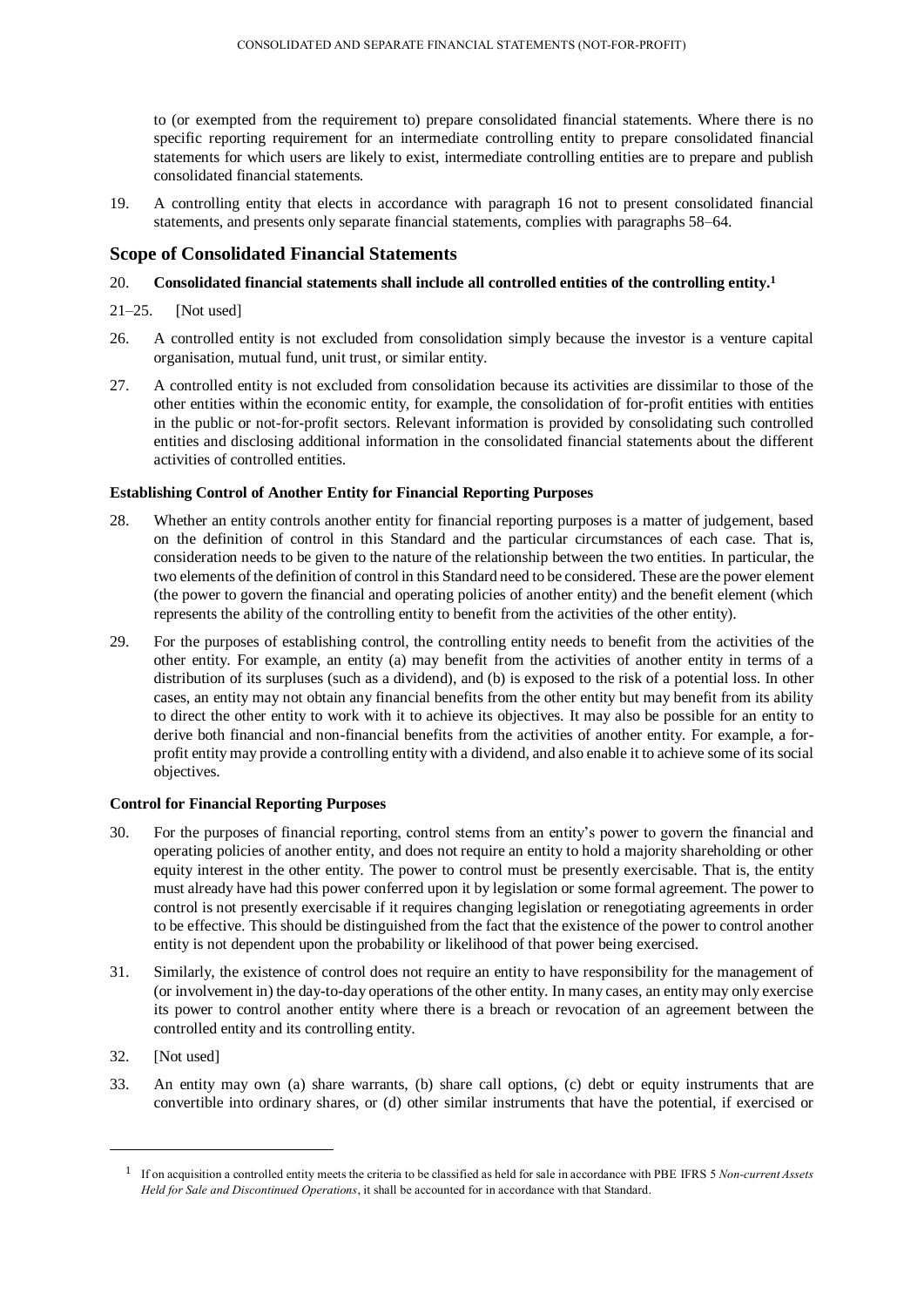converted, to give the entity voting power or reduce another party's voting power over the financial and operating policies of another entity (potential voting rights). The existence and effect of potential voting rights that are currently exercisable or convertible, including potential voting rights held by another entity, are considered when assessing whether an entity has the power to govern the financial and operating policies of another entity. Potential voting rights are not currently exercisable or convertible when, for example, they cannot be exercised or converted until a future date or until the occurrence of a future event.

- 34. In assessing whether potential voting rights contribute to control, the entity examines all facts and circumstances (including the terms of exercise of the potential voting rights and any other contractual arrangements, whether considered individually or in combination) that affect potential voting rights, except the intention of management and the financial ability to exercise or convert.
- 35. The existence of control does not require an entity to have responsibility over the day-to-day operations of another entity or the manner in which professional functions are performed by the entity.
- 36. The power of one entity to govern decision making in relation to the financial and operating policies of another entity is insufficient, in itself, to ensure the existence of control as defined in this Standard. The controlling entity needs to be able to govern decision making so as to be able to benefit from its activities, for example by enabling the other entity to operate with it as part of an economic entity in pursuing its objectives. This will have the effect of excluding from the definitions of a "controlling entity" and "controlled entity" relationships that do not extend beyond, for instance, that of a liquidator and the entity being liquidated, and would normally exclude a lender and borrower relationship. Similarly, a trustee whose relationship with a trust does not extend beyond the normal responsibilities of a trustee would not be considered to control the trust for the purposes of this Standard.

## **Regulatory and Purchase Power**

- 37. Governments and their agencies have the power to regulate the behaviour of many entities by use of their sovereign or legislative powers. Regulatory and purchase powers do not constitute control for the purposes of financial reporting. To ensure that the financial statements of entities include only those resources that they control and can benefit from, the meaning of control for the purposes of this Standard does not extend to:
	- (a) The power of the legislature to establish the regulatory framework within which entities operate, and to impose conditions or sanctions on their operations. Such power does not constitute control by a public sector entity of the assets deployed by these entities. For example, a pollution control authority may have the power to close down the operations of entities that are not complying with environmental regulations. However, this power does not constitute control because the pollution control authority only has the power to regulate; or
	- (b) Entities that are economically dependent on a public sector entity. That is, where an entity retains discretion as to whether it will take funding from, or do business with, a public sector entity, that entity has the ultimate power to govern its own financial or operating policies, and accordingly is not controlled by the public sector entity. For example, a government department may be able to influence the financial and operating policies of an entity that is dependent on it for funding (such as a charity), or a for-profit entity that is economically dependent on business from it. Accordingly, the government department has some power as a purchaser but not to govern the entity's financial and operating policies.

# **Determining Whether Control Exists for Financial Reporting Purposes**

- 38. Public benefit entities may create other entities to achieve some of their objectives. In some cases, it may be clear that an entity is controlled, and hence should be consolidated. In other cases, it may not be clear. Paragraphs 39.1 and 40.1 and Appendix A provide guidance to help determine whether or not control exists for financial reporting purposes.
- 39. [Not used]
- 39.1 The definition of control under this Standard requires, subject to two limited exceptions, that there be both a power element and a benefit element. The circumstances listed in this paragraph establish a rebuttable presumption that control exists. A rebuttable presumption is only rebutted when there is clear evidence of control not being held by the entity in question. This evidence is likely to arise through the existence of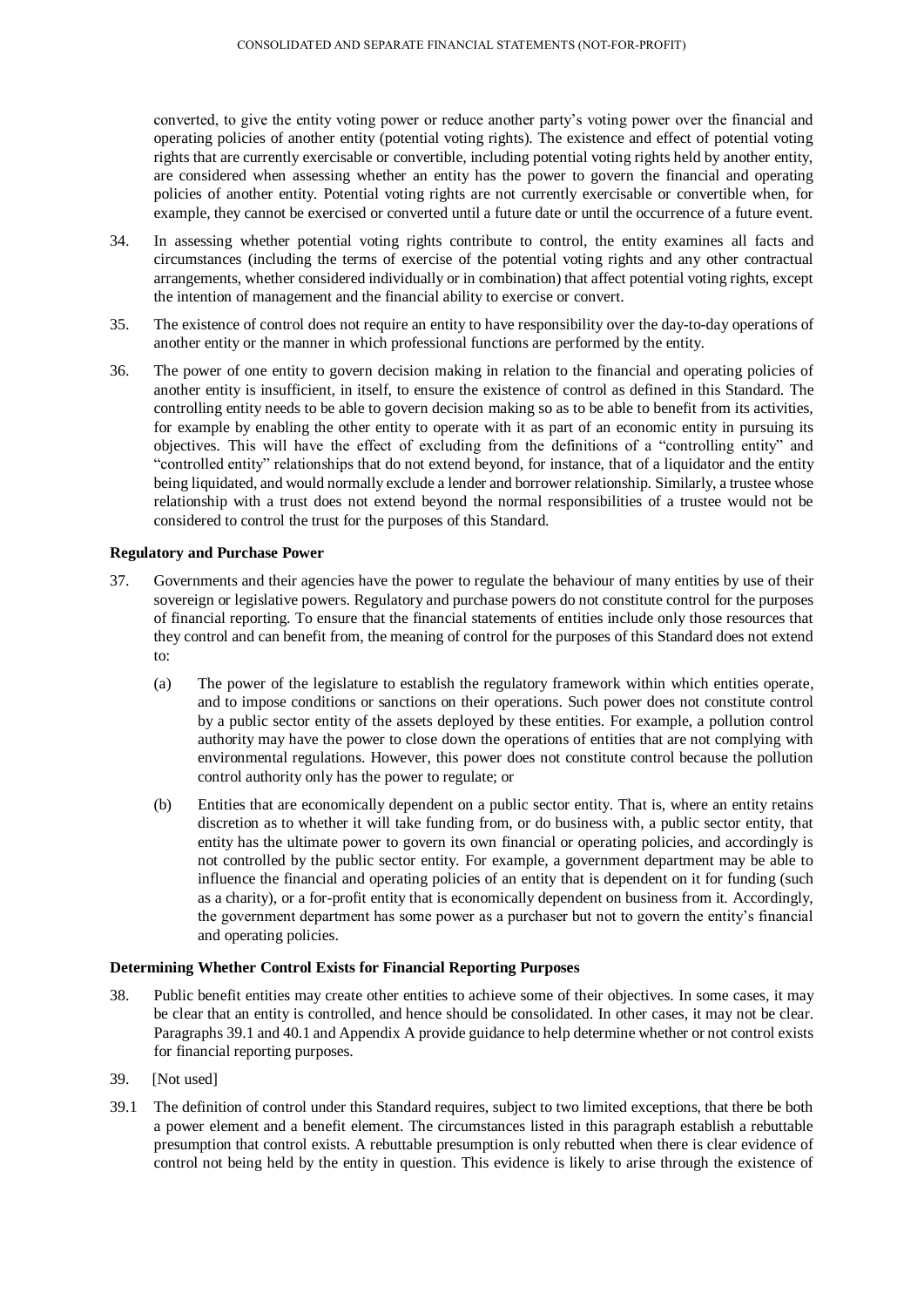other rebuttable presumptions, or indicators listed in paragraph A36, being applicable to another entity. All the circumstances listed in this paragraph should be assessed with regard to each situation.

- (1) A beneficial ownership of a majority voting interest in an entity.
- (2) A unilateral power to obtain a majority voting interest through ownership of securities or other rights that are currently convertible into a majority voting interest at the option of the holder where conversion is favourable to the holder.
- (3) A unilateral power to appoint or remove a majority of the members of the governing body of an entity.
- (4) A unilateral power, through any form of mechanism, to set or modify the financing and operating policies that guide the activities of an entity.
- (5) A unilateral power to extract distributions of economic benefits from an entity, where economic benefits include performance that meets the objectives of the controlling entity.
- (6) A right that is directly attributable to the ownership interest in another entity, to a majority of the economic benefits arising from that entity, irrespective of the timing or the mode of distribution of the benefits.
- (7) A unilateral power to dissolve an entity and obtain a significant level of the residual economic benefits.

The use of the word "unilateral" in describing the power elements in presumptions (2), (3), (4), (5) and (7), is to be read as a discretion to exercise the particular power in the ordinary operating circumstances of the entity. As explained in paragraph A14, a unilateral power arises from a decision-making capacity that cannot be shared or divided. Essentially it refers to a power of a participatory nature rather than a power of a protective nature in the context of the discussion on "restrictions on activities" in paragraph A15.

- 40. [Not used]
- 40.1 When one or more of the circumstances listed in paragraph 39.1 does not exist, other indicators may still be sufficient to establish the existence of control. Paragraph A36 of Appendix A lists indicators that should be considered if none of the circumstances listed in paragraph 39.1 exist.
- 40.2 In the not-for-profit sector, it may not be immediately apparent that one entity has the power to govern the financial and operating policies of another entity. This does not necessarily means that the reporting entity does not control another entity (see paragraph A13 of Appendix A): it means that other factors, including those listed in paragraph A36 of Appendix A, need to be considered when identifying whether the reporting entity controls another entity.
- 41. [Not used]
- 42. A controlling entity loses control when it loses the power to govern the financial and operating policies of a controlled entity so as to benefit from its activities. The loss of control can occur with or without a change in absolute or relative ownership levels. It could occur, for example, when a controlled entity becomes subject to the control of a government, a court, administrator, or regulator. It could also occur as a result of a contractual agreement or, for example, a foreign government may sequester the operating assets of a foreign controlled entity so that the controlling entity loses the power to govern the operating policies of the controlled entity. In this case, control is unlikely to exist.

# **Consolidation Procedures**

- 43. In preparing consolidated financial statements, an entity combines the financial statements of the controlling entity and its controlled entities line by line, by adding together like items of assets, liabilities, net assets/equity, revenue, and expenses. In order that the consolidated financial statements present financial information about the economic entity as that of a single entity, the following steps are then taken:
	- (a) The carrying amount of the controlling entity's investment in each controlled entity and the controlling entity's portion of net assets/equity of each controlled entity are eliminated (PBE IFRS 3 provides guidance on the treatment of any resultant goodwill);
	- (b) Minority interests in the surplus or deficit and comprehensive revenue and expense of consolidated controlled entities for the reporting period are identified; and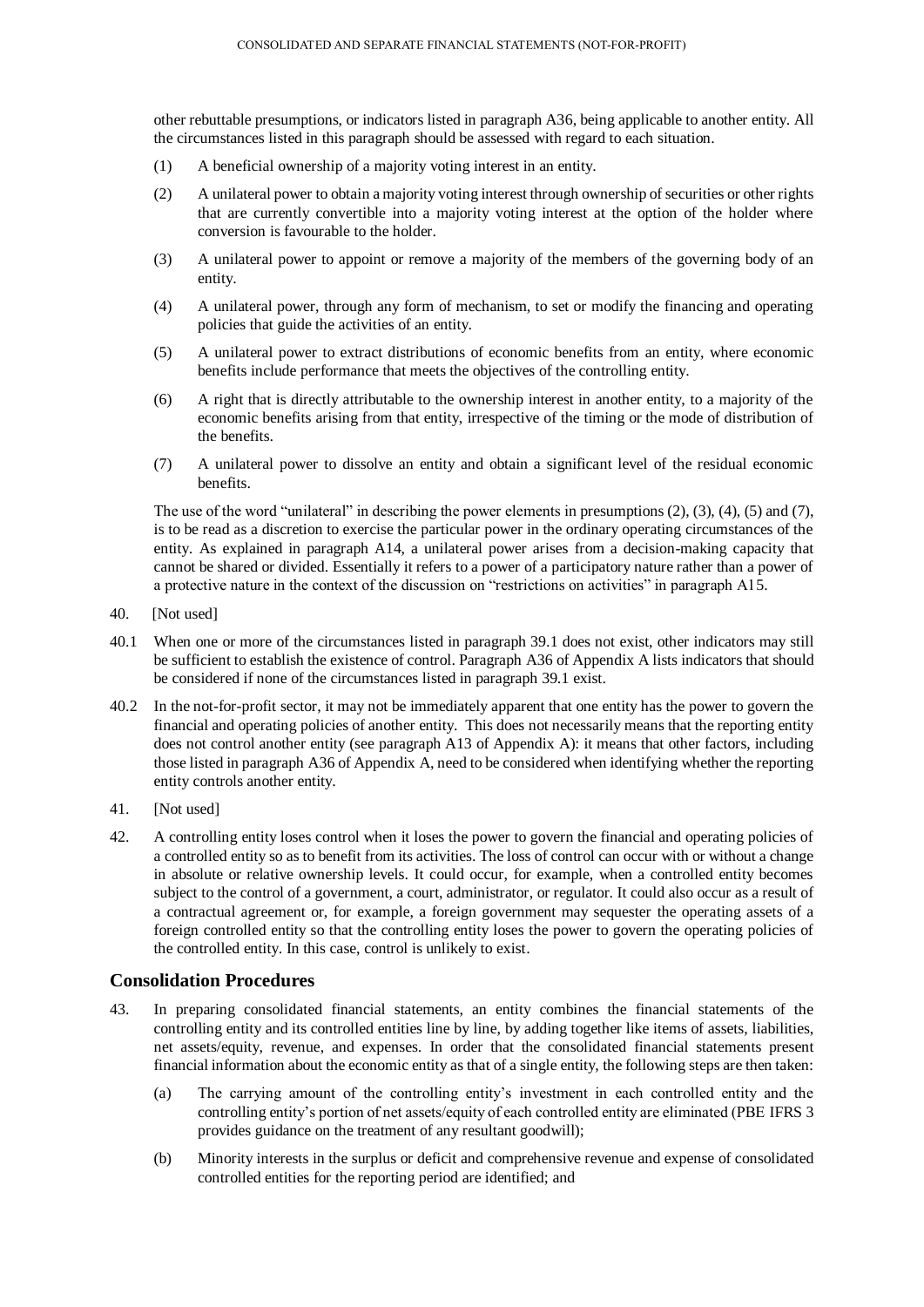- (c) Minority interests in the net assets/equity of consolidated controlled entities are identified separately from the controlling entity's net assets/equity in them. Minority interests in the net assets/equity consist of:
	- (i) The amount of those minority interests at the date of the original combination (PBE IFRS 3 provides guidance on calculating this amount); and
	- (ii) The minority's share of changes in net assets/equity since the date of combination.
- 44. When potential voting rights exist, the proportions of surplus or deficit, comprehensive revenue and expense and changes in net assets/equity allocated to the controlling entity and minority interests are determined on the basis of present ownership interests, and do not reflect the possible exercise or conversion of potential voting rights.

## 45. **Balances, transactions, revenues, and expenses between entities within the economic entity shall be eliminated in full.**

- 46. Balances and transactions between entities within the economic entity, including (a) revenues from sales and transfers, (b) [not used], (c) expenses, and (d) dividends or similar distributions, are eliminated in full. Surpluses and deficits resulting from transactions within the economic entity that are recognised in assets, such as inventory and fixed assets, are eliminated in full. Deficits within the economic entity may indicate an impairment that requires recognition in the consolidated financial statements. Guidance on accounting for temporary differences that arise from the elimination of surpluses and deficits resulting from transactions within the economic entity can be found in PBE IAS 12 *Income Taxes*.
- 47. **The financial statements of the controlling entity and its controlled entities used in the preparation of the consolidated financial statements shall be prepared as of the same reporting date. When the reporting dates of the controlling entity and a controlled entity are different, the controlled entity prepares, for consolidation purposes, additional financial statements as of the same date as the financial statements of the controlling entity, unless it is impracticable to do so.**
- 48. **When, in accordance with paragraph 47, the financial statements of a controlled entity used in the preparation of consolidated financial statements are prepared as of a reporting date different from that of the controlling entity, adjustments shall be made for the effects of significant transactions or events that occur between that date and the date of the controlling entity's financial statements. The length of the reporting periods and any difference in the reporting dates shall be the same from period to period.**
- 48.1 **The difference between the reporting dates of the controlled entity and that of the controlling entity shall be no more than three months except in the rare circumstances where:**
	- (a) **Statute fixes the reporting date of a controlled entity greater than three months from the reporting date of the controlling entity's own financial statements included in the consolidated financial statements; and**
	- (b) **No faithfully representative interim financial information for the controlled entity covering a period not more than three months different to that of the controlling entity is able to be obtained.**
- 49. **Consolidated financial statements shall be prepared using uniform accounting policies for like transactions and other events in similar circumstances.**
- 50. If a member of the economic entity uses accounting policies other than those adopted in the consolidated financial statements for like transactions and events in similar circumstances, appropriate adjustments are made to its financial statements in preparing the consolidated financial statements.
- 51. The revenue and expenses of a controlled entity are included in the consolidated financial statements from the acquisition date (PBE IFRS 3 provides guidance on the meaning of the acquisition date). The revenue and expenses of a controlled entity are included in the consolidated financial statements until the date on which the controlling entity ceases to control the controlled entity. The difference between the proceeds from the disposal of the controlled entity and its carrying amount as of the date of disposal, including the cumulative amount of any exchange differences that relate to the controlled entity recognised in other comprehensive revenue and expense in accordance with PBE IPSAS 4 *The Effects of Changes in Foreign*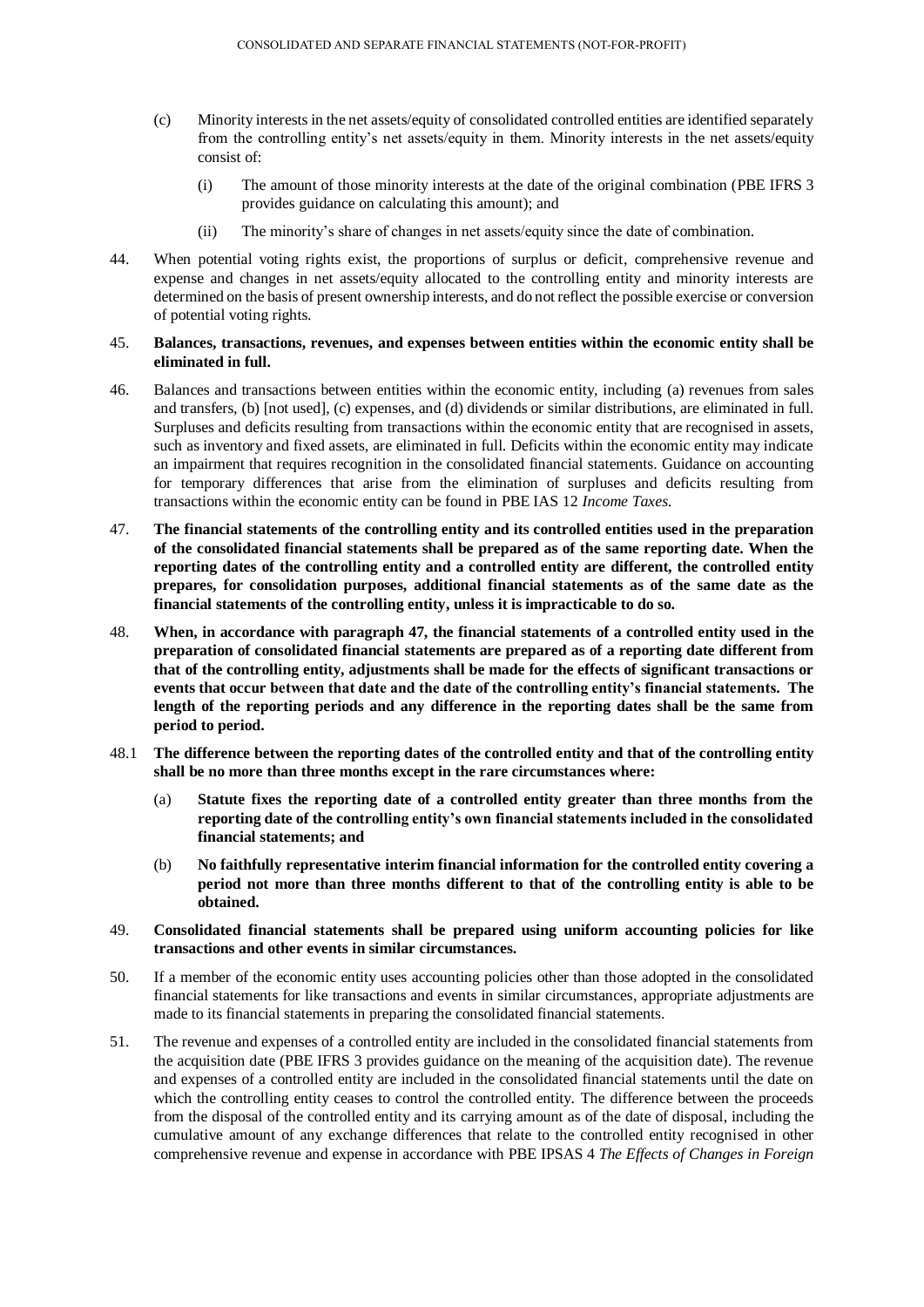*Exchange Rates* is recognised in the consolidated statement of comprehensive revenue and expense as the gain or loss on the disposal of the controlled entity.

- 52. From the date an entity ceases to be a controlled entity, provided that it does not become (a) an associate as defined in PBE IPSAS 7, or (b) a jointly controlled entity as defined in PBE IPSAS 8, it shall be accounted for as a financial instrument. PBE IPSAS 29 *Financial Instruments: Recognition and Measurement* provides guidance on the recognition and measurement of financial instruments.
- 52.1 **The remaining investment at the date that an entity ceases to be a controlled entity shall be measured at fair value. That fair value shall be regarded as the fair value on initial recognition of a financial asset in accordance with PBE IPSAS 29 or, when appropriate, the cost on initial recognition of an investment in an associate or jointly controlled entity.**
- 53. [Not used]
- 54. **Minority interests shall be presented in the consolidated statement of financial position within net assets/equity, separately from the controlling entity's net assets/equity. Minority interests in the surplus or deficit of the economic entity shall also be separately disclosed.**
- 55. The surplus or deficit and other comprehensive revenue and expense are attributed to the controlling entity and minority interests. Because both are net assets/equity, the amount attributed to minority interests is not revenue or expense.
- 56. Losses applicable to the minority in a consolidated controlled entity may exceed the minority interest in the controlled entity's net assets/equity. The excess, and any further losses applicable to the minority, are allocated against the majority interest, except to the extent that the minority has a binding obligation and is able to make an additional investment to cover the losses. If the controlled entity subsequently reports surpluses, such surpluses are allocated to the majority interest until the minority's share of losses previously absorbed by the majority has been recovered.
- 57. If a controlled entity has outstanding cumulative preference shares that are held by minority interests and classified as net assets/equity, the controlling entity computes its share of surpluses or deficits after adjusting for the dividends on such shares, whether or not dividends have been declared.

# **Accounting for Controlled Entities, Jointly Controlled Entities and Associates in Separate Financial Statements**

- 58. **When separate financial statements are prepared, investments in controlled entities, jointly controlled entities, and associates shall be accounted for:**
	- (a) **Using the equity method as described in PBE IPSAS 7;**
	- (b) **At cost; or**
	- (c) **As a financial instrument in accordance with PBE IPSAS 29.**

**The same accounting shall be applied for each category of investments.**

- 58.1 **Investments accounted for at cost shall be accounted for in accordance with PBE IFRS 5** *Non-current Assets Held for Sale and Discontinued Operations* **when they are classified as held for sale (or included in a disposal group that is classified as held for sale). The measurement of investments in accordance with PBE IPSAS 29 is not changed in such circumstances.**
- 59. This Standard does not mandate which entities produce separate financial statements available for public use. Paragraphs 58 and 60–RDR 64.1 apply when an entity prepares separate financial statements that comply with PBE Standards. The entity also produces consolidated financial statements available for public use as required by paragraph 15, unless the exemption provided in paragraph 16 is applicable.
- 60. **Controlled entities, jointly controlled entities, and associates that are accounted for as financial instruments in the consolidated financial statements shall be accounted for in the same way in the investor's separate financial statements.**
- 61. Guidance on the recognition and measurement of financial instruments can be found in PBE IPSAS 29.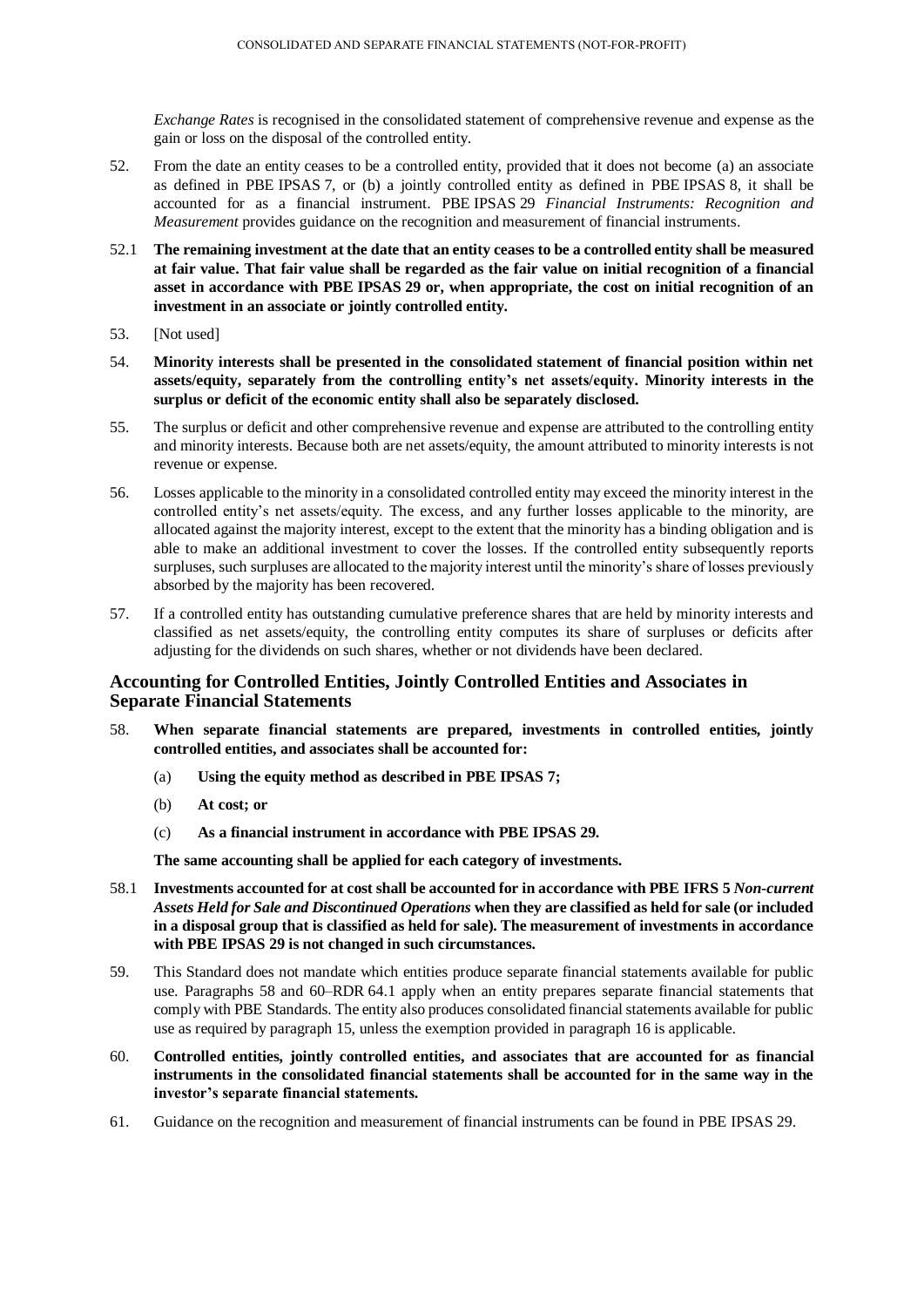# **Disclosure**

- 62. **The following disclosures shall be made in consolidated financial statements:**
	- (a) **A list of significant controlled entities;**
	- $(b)$ – $(c)$  [Not used]
	- (d) **The name of any controlled entity in which the controlling entity holds an ownership interest and/or voting rights of 50% or less, together with an explanation of how control exists;**
	- \*(e) **The reasons why the ownership interest of more than 50% of the voting or potential voting power of an investee does not constitute control;**
	- (f) **The reporting date of the financial statements of a controlled entity when such financial statements are used to prepare consolidated financial statements and are as of a reporting date or for a period that is different from that of the controlling entity, and the reason for using a different reporting date or period; and**
	- (g) **The nature and extent of any significant restrictions (e.g., resulting from borrowing arrangements or regulatory requirements) on the ability of controlled entities to transfer funds to the controlling entity in the form of cash dividends, or similar distributions, or to repay loans or advances.**
- \*63. **When separate financial statements are prepared for a controlling entity that, in accordance with paragraph 16, elects not to prepare consolidated financial statements, those separate financial statements shall disclose:**
	- (a) **The fact that the financial statements are separate financial statements; that the exemption from consolidation has been used; the name of the entity whose consolidated financial statements that comply with PBE Standards have been produced for public use and the jurisdiction in which the entity operates (when it is different from that of the controlling entity); and the address where those consolidated financial statements are obtainable;**
	- (b) **A list of significant controlled entities, jointly controlled entities, and associates, including the name; the jurisdiction in which the entity operates (when it is different from that of the controlling entity); proportion of ownership interest; and, where that interest is in the form of shares, the proportion of voting power held (only where this is different from the proportionate ownership interest); and**
	- (c) **A description of the method used to account for the entities listed under (b).**
- 64. **When a controlling entity (other than a controlling entity covered by paragraph 63), venturer with an interest in a jointly controlled entity, or an investor in an associate prepares separate financial statements, those separate financial statements shall disclose:**
	- (a) **The fact that the statements are separate financial statements and the reasons why those statements are prepared if not required by law, legislation, or other authority;**
	- \*(b) **A list of significant controlled entities, jointly controlled entities, and associates, including the name; the jurisdiction in which the entity operates (when it is different from that of the controlling entity); proportion of ownership interest; and, where that interest is in the form of shares, the proportion of voting power held (only where this is different from the proportionate ownership interest); and**
	- **\***(c) **A description of the method used to account for the entities listed under (b);**

**and shall identify the financial statements prepared in accordance with paragraph 15 of this Standard, PBE IPSAS 7, and PBE IPSAS 8 to which they relate.**

RDR 64.1 **A controlling entity, venturer with an interest in a jointly controlled entity or an investor in an associate, that prepares financial statements applying Tier 2 PBE Standards shall disclose a description of the methods used to account for the investments in controlled entities, jointly controlled entities and associates.**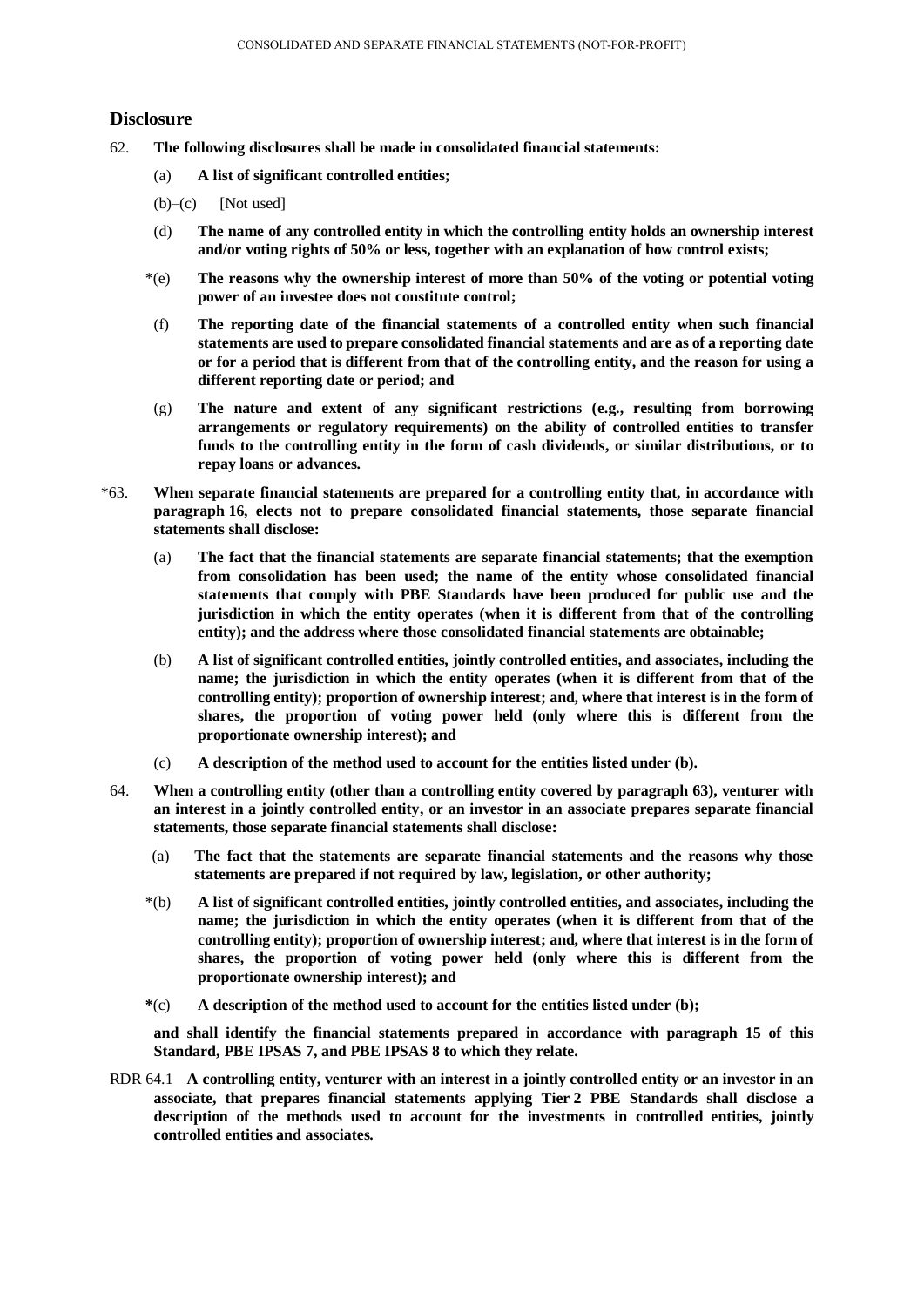# **Transitional Provisions**

65–68. [Not used]

# **Effective Date**

- 69–70. [Not used]
- 70.1 **A not-for-profit entity shall apply this Standard for annual financial statements covering periods beginning on or after 1 April 2015. Earlier application is permitted as long as the full suite of PBE Standards is applied at the same time.**
- 70.2 *Amendments to PBE Standards and Authoritative Notice as a Consequence of XRB A1 and Other Amendments***, issued in December 2015, amended paragraphs B1 and B3. It made no changes to the requirements contained in this Standard. Not-for-profit entities shall apply those amendments for annual financial statements covering periods beginning on or after 1 January 2016. Earlier application is permitted.**
- 70.3 *2016 Omnibus Amendments to PBE Standards***, issued in January 2017, amended paragraphs 48.1, B5, B6, B8 and B10 and deleted paragraph B7. An entity shall apply those amendments for annual financial statements covering periods beginning on or after 1 January 2017.**

# **Withdrawal and Replacement of PBE IPSAS 6 (May 2013)**

71. This Standard, when applied, supersedes PBE IPSAS 6 *Consolidated and Separate Financial Statements*  issued in May 2013.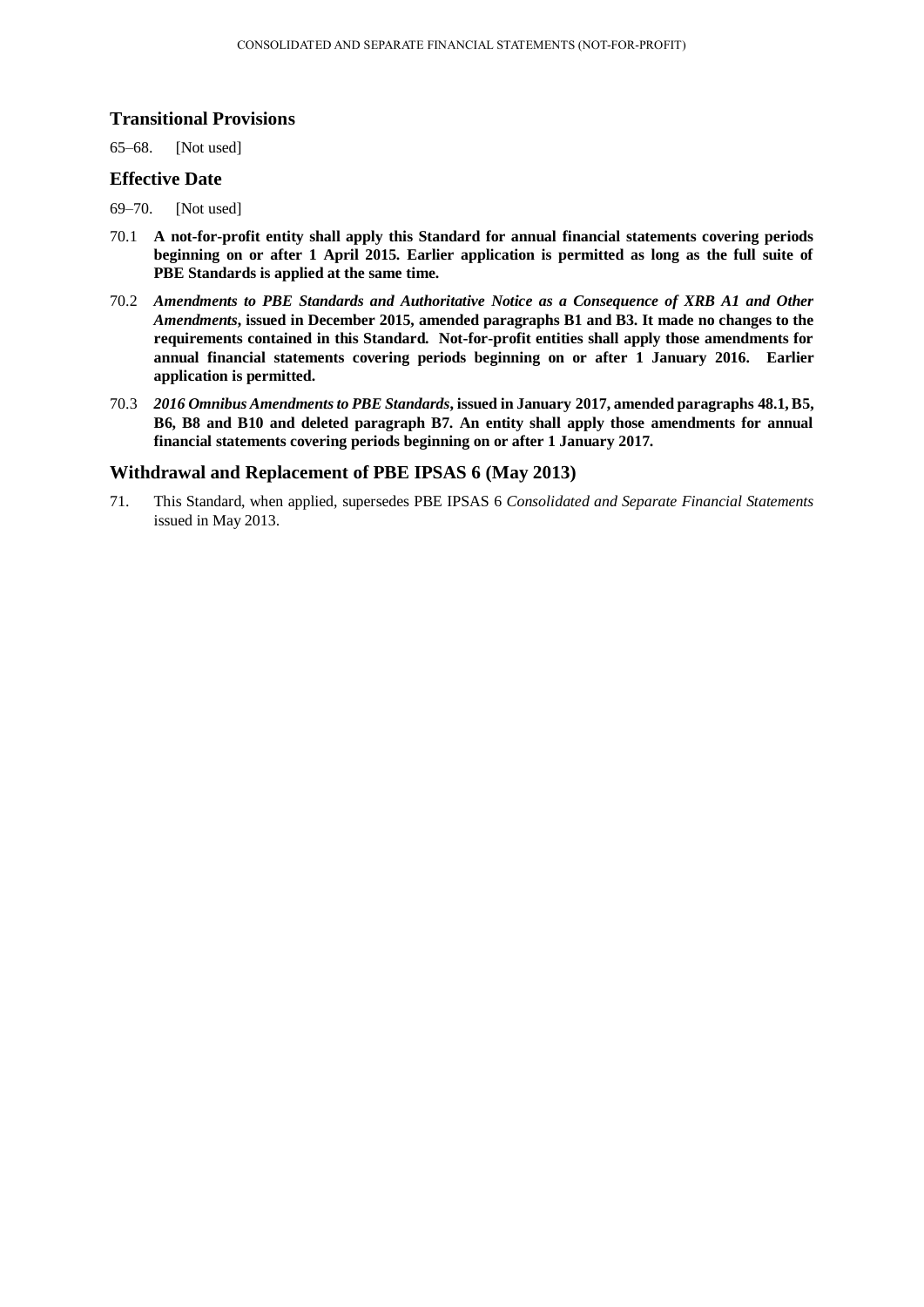# **Appendix A**

# **Application Guidance**

*This application guidance forms an integral part of PBE IPSAS 6 (NFP).*

# **Control**

- A1. Control is defined in PBE Standards as the power to govern the financial and operating polices of another entity so as to benefit from its activities.
- A2. "Control" by one entity over another entity exists in circumstances where the following parts (a) and (b) are both satisfied:
	- (a) The first entity has the power to govern the financial and operating policies that guide the activities of the second entity, except in the following circumstances where such power is not required:
		- (i) Where the policies have been irreversibly predetermined by the first entity or its agent; or
		- (ii) Where the determination of the policies is unable to materially impact the level of potential ownership benefits that arise from the activities of the second entity.
	- (b) The first entity has an entitlement to a significant level of current or future ownership benefits, including the reduction of ownership losses, which arise from the activities of the second entity.

# **Control Requiring Two Elements**

- A3. For control to exist for the purposes of this Standard, both parts (a) and (b) of paragraph A2 must be satisfied. Part (a) will be satisfied where either the capacity to determine the financing and operating policies as stated in part (a) exists, or one of the exceptions provided in items (i) and (ii) of part (a) exists. Subject to those exceptions, the definition of control requires both a power element (i.e. part (a)) and a benefit element (i.e. part (b)). It is implicit that both the power element and the benefit element are linked because ownership benefits are, by nature, benefits that arise from the determination of the relevant entity's financing and operating policies.
- A4. This Standard is referring to control that arises for financial reporting purposes through actions such as:
	- (a) The controlling entity establishing the controlled entity and retaining control;
	- (b) The controlling entity being given control of the controlled entity by a third party; or
	- (c) The controlled entity ceding control to the controlling entity, as may arise when a number of affiliated entities elect to establish a governing body. It is common in the not-for-profit sector to operate within a national and/or regional structure where the over-arching governing body sets the financial and operating policies under which the affiliated entities agree to operate in order to achieve the common objectives of the group comprising the governing body and its affiliates.
- A5. Whether the affiliation of a number of entities leads to a controlling entity and its controlled entities forming a group requires judgement. In some cases, entities affiliate to share resources or as a means of achieving their individual aims. For example, sporting entities might affiliate to create a sporting competition, and operate independently in all respects other than that the entities have agreed to conform to the playing rules for the purposes of the competition. In these circumstances, control is unlikely to exist because the sporting entities have agreed to conform to the playing rules for the purposes of the competition: in all other aspects, they operate independently of each other. In other cases, entities agree to work together to achieve a common aim while operating in local groups as that better achieves their objectives. For example, a youth organisation might conduct its activities through local groups in order to better provide their services, with each group conforming to the policies that have been set by the central governing body. Whether the governing body is elected by the local groups or appointed through some other mechanism does not impact on the existence or non-existence of control by the governing body over the local groups. In these circumstances it is likely that the youth organisation controls the local groups because the central governing body of the youth organisation has set the policies that the local groups conform to and the youth organisation conducts its activities through the local groups to better provide services.
- A6. In the case of trusts, careful consideration is required to determine whether the relationship between an entity and a trust is such that the entity has control over the trust. If the entity's only relationship with the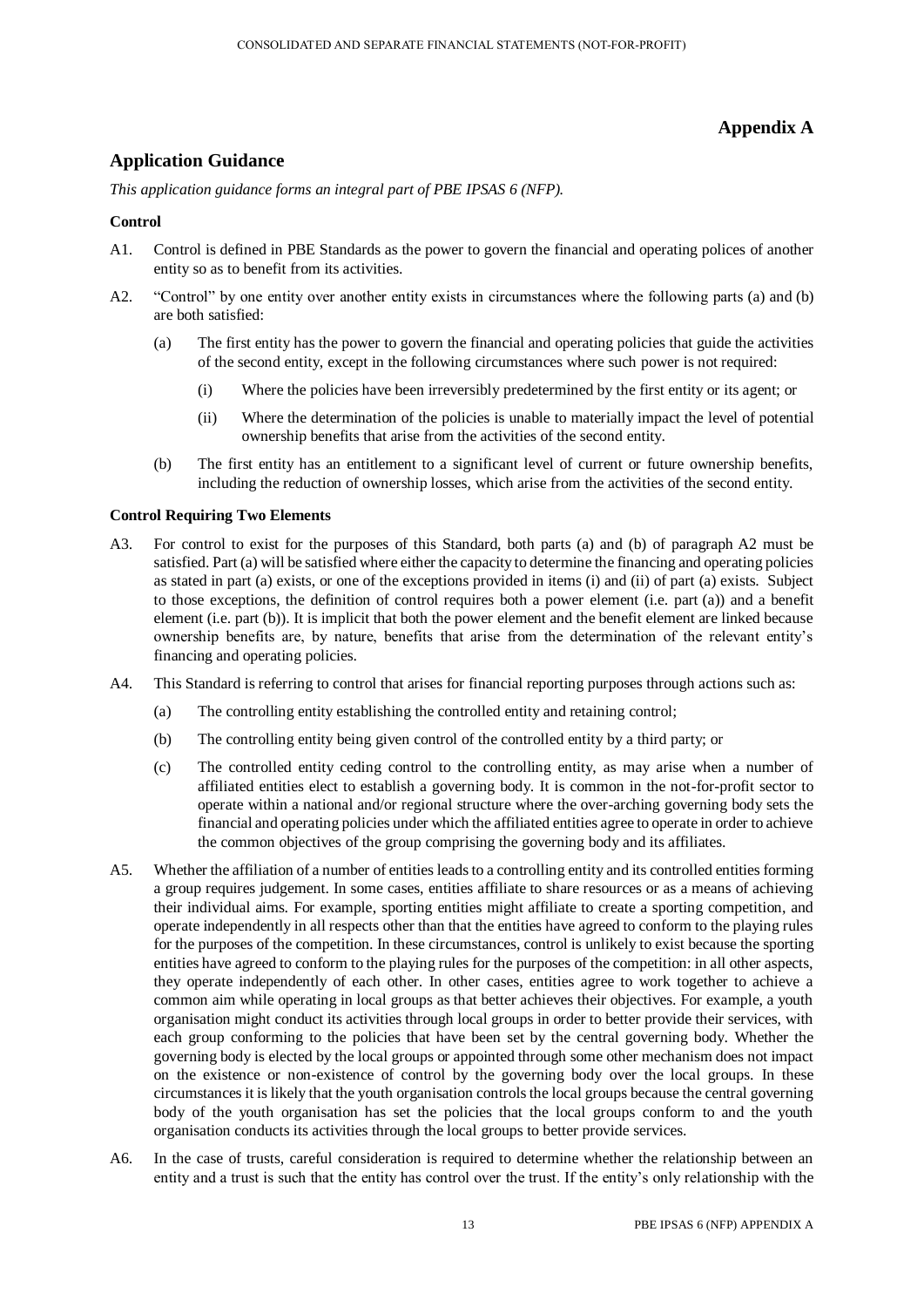trust is as a trustee of the trust, the entity is unlikely to have control over the trust because its relationship with the trust is likely to represent a fiduciary relationship rather than an ownership relationship (refer to paragraph A11). However, in other cases, the entity might have control over the trust, for example:

- Where the entity is the settlor of the trust and has retained the ability to direct/determine (or has irreversibly predetermined) the operating and financing policies of the trust, for the benefit of the entity, as a trustee of the trust or by way of an autopilot mechanism.
- Where the entity is a beneficiary of the trust and has the ability to direct/determine the operating and financing policies of the trust (or those policies have been irreversibly predetermined), for the benefit of the entity, as a trustee of the trust or by way of an autopilot mechanism.

# **Ownership Form of Control**

## *Limitation to an Ownership Form of Control*

- A7. The definition of control represents control of an ownership form. An ownership form of control has been adopted as the criterion for the preparation of consolidated financial statements. Other forms of control exist, but are outside this definition. The following types of control are not control for financial reporting purposes:
	- Control of a regulatory form exists when there is a specific authority under regulation to impose a specified form of compliance on the regulated entity's operation.
	- Control of a purchase form exists when there is a power, held as a consequence of a relationship involving the purchase of goods or services, to compel a provider entity into a certain course of action.
	- Control of a lending form exists when there is a power, held as a consequence of a lending relationship, to compel a borrower into a certain course of action.
	- Control of a donative form exists when a donor has the capacity to impose specific conditions in respect of the use of a donation made to an entity.

#### *In-substance vs Legal Ownership*

A8. Control of an ownership form represents in-substance ownership. It includes in-substance ownership created under any scheme, arrangement, or device and is therefore not restricted to relationships that arise through the legal ownership of equity instruments. It includes all control relationships arising from any mechanism that establishes an ownership relationship between two entities including such a relationship established directly under legislation.

## *Regulatory vs Ownership Form of Control*

- A9. Both ownership and regulatory forms of control can arise under legislation. As with ownership control, regulatory control arising under legislation establishes entitlements to benefits. However, legislation will lead to an ownership form of control only where it establishes, in favour of one entity over another, both the power to determine financing and operating policies and an entitlement to ownership benefits. The critical distinction between ownership and regulatory forms of control established under legislation is that, under the ownership form of control the entitlement to benefit arises from the power to determine financing and operating policies; whereas under the regulatory form of control, the entitlement to benefit instead arises directly from the legislation.
- A10. Regulatory forms of control are not limited to requirements currently in place. They also include the ability to enact regulation to impose future requirements. For the purposes of this Standard, the Crown's sovereign power to enact legislation is to be regarded as a regulatory form of control even though, through this power, the Crown has the capacity to establish ownership relationships as well as regulatory relationships.

#### *Fiduciary Relationships vs Ownership*

- A11. Fiduciary relationships, such as those involving trustees and beneficiaries of trusts, might appear to be ownership relationships that satisfy the definition of control in this Standard. However, they can be distinguished in two ways:
	- The decision-making power of a trustee does not meet the power element of the definition of control. While a trustee may have the ability to make decisions concerning the financing and operating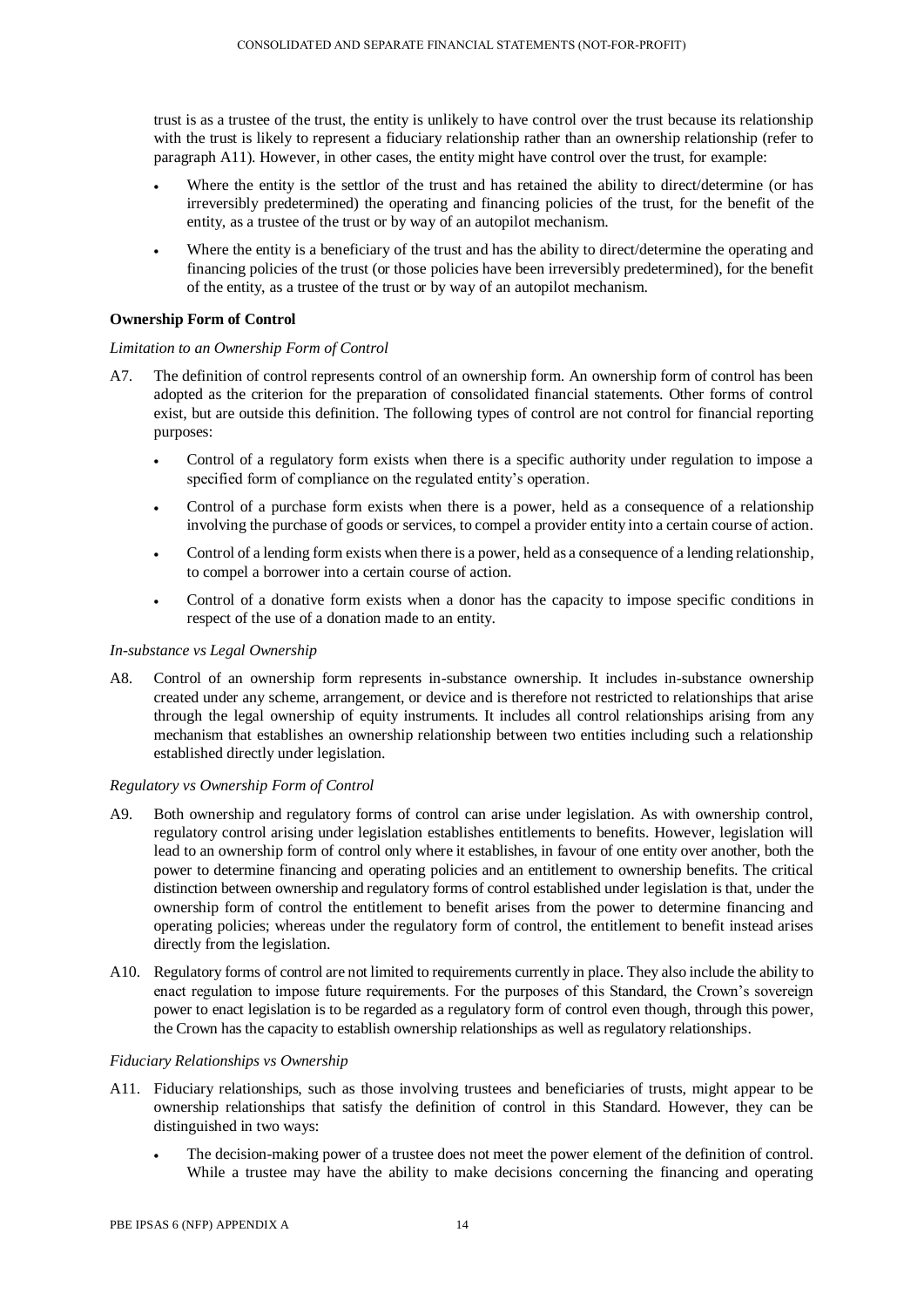activities of the trust, this ability is governed by the trustee's fiduciary responsibility at law to act in the best interests of the beneficiaries of the trust.

 A trustee's entitlement to benefits does not meet the benefit element of the definition of control. Any link between the decision-making powers of a trustee and the trustee's entitlement to benefits is different in nature to the link between the power and ownership benefit elements that exist in an ownership relationship giving rise to control. In a fiduciary relationship, the trust deed will specifically preclude a trustee from using its decision-making powers to direct the trust to engage in activities designed to increase its own fees or other benefits. Furthermore, the fee that a trustee receives will be in the nature of recompense for the services it provides as trustee, and is not a benefit attributable to the holding of an ownership interest.

# **Power Element**

#### *Capacity to Exercise Power through Governance*

- A12. The power element refers to the capacity to determine the financing and operating policies of another entity. In most cases, such capacity exists through an ability of one entity to select and terminate those parties responsible for determining the financing and operating policies of the other entity. In the public sector, this ability is often specified by legislative authority. In the private sector, this ability mostly arises from holding a majority interest in the voting rights of the investee. In the not-for-profit sector, this ability arises, for example, from a right to appoint or remove the majority of members of the governing body or to directly set the financial and operating policies that the entity must follow. The critical factor is capacity. As a consequence, where the holding of a majority interest in the voting rights of the investee determines the power element and there are favourable unexercised instruments exclusively held by the investor that will give the investor a majority interest when exercised, such interest may need to be determined on the basis that the unexercised instruments have been exercised. In the particular circumstances where such instruments exist and they are currently exercisable, such interest will need to be determined on the basis that the instruments have been exercised.
- A13. In the not-for-profit sector, the power element is satisfied when the reporting entity, in substance, has the capacity to direct or determine the use of the resources and benefits derived from the activities of another entity. The critical factor in assessing whether there is a power element is determining if the reporting entity has the ability, capacity or right to direct or determine the other entity to act in a particular manner to support the objectives of the reporting entity in some way. Satisfying this element is not dependent on whether the reporting entity is the direct recipient of those benefits.

## *Unilateral Power*

A14. The decision-making capacity that satisfies the power element of control must be unilateral. The capacity cannot be shared or divided such that it enables power to be exercised jointly by two or more partners or co-owners. The ability to participate with others in making decisions that guide the activities of another entity usually characterises joint venture relationships, which are addressed in PBE IPSAS 8 *Interests in Joint Ventures*. Thus, Entity A will not have a unilateral decision-making capacity with regard to Entity B if Entity A requires the ongoing consent of other parties to set or change the policies or management that guide the activities of Entity B. On the other hand, a unilateral decision-making capacity may still exist despite there being a requirement to consult before a corresponding power can be exercised.

#### *Restrictions on Activities*

A15. Although the power element of control cannot be shared, usually it is limited to some degree by law, regulations, fiduciary responsibilities, and contractual rights of other parties. For example, contractual agreements with lenders may impose limits on an entity's ability to pay dividends or make distributions. However, these forms of restrictions usually establish protective limits on, rather than participatory rights in, the decision-making capacity of the controlling entity. Such protective limits do not usually give a minority shareholder, regulatory agency or contracting party the ability to make or participate in a controlling entity's decisions that guide the controlled entity's activities. It is only where participatory rights are affected in addition to protective limits being placed on the entity that the power element of control may cease to be satisfied. Rights are participatory if they enable investors (majority and minority owners) to participate in decisions that involve setting and modifying the financing and operating policies that guide the activities of the entity.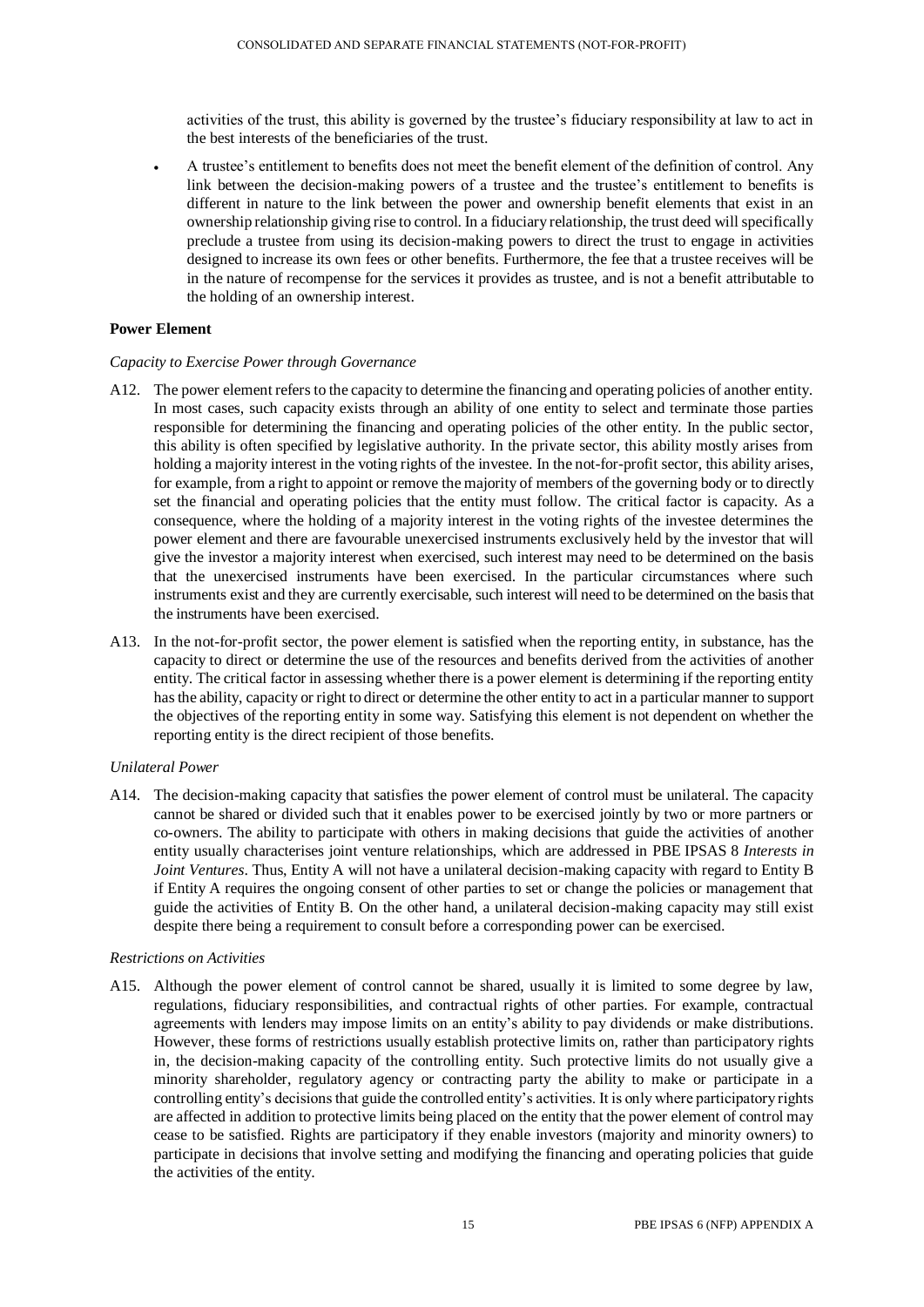# *Power of Veto*

A16. In some circumstances, the power element of control may appear to be satisfied where there is an ability to restrict others from directing significant policies. However, a power of veto will not of itself satisfy the power element of control unless its effect is that significant policy decisions are taken in accordance with the wishes of the entity holding that power. One entity will not have decision-making capacity with regard to another where there is a third party that has the ability to determine all significant financing and operating policies.

# *Delegated Power*

- A17. The power element rests with the party having the ultimate decision-making capacity, regardless of whether or not the party actively exercises that capacity. The fact that decision-making ability may be delegated by one party to another party such that the second party determines the day-to-day operations of the entity does not undermine the ultimate decision-making capacity of the first party. Delegation of decision-making ability while retaining the ultimate decision-making capacity may occur in several ways, including delegation of such ability within the governance structure of the entity and delegation of such ability to an external party under a contractual arrangement.
- A18. Delegation within the governance structure of the entity includes the appointment or retention by shareholders of directors to exercise decision-making ability on the shareholders' behalf. In such cases, the ultimate decision-making capacity of the shareholders continues to exist regardless of whether that capacity is exercised. For example, when a controlling entity obtains control of a controlled entity it may choose to retain the controlled entity's existing policies, directors, officers and other personnel without affecting its ability to change any of that controlled entity's policies or personnel responsible for carrying out those policies.
- A19. Delegation under a contractual arrangement includes relationships established under management agreements and franchise agreements. Under a typical management agreement, an external party is contracted to manage an entity in return for a management fee. This involves a transfer by the owner of the entity to the external party of a decision-making ability in respect of the entity. However, the ultimate decision-making capacity is retained by the owner of the entity through the ability to terminate the contract and reacquire the decision-making ability previously transferred. In a franchise agreement, the owner of a franchisee might or might not have transferred to the franchisor its decision-making ability over the franchisee. This position depends on whether, by virtue of the terms of the agreement, the franchisor is able to determine all significant financing and operating decisions affecting the franchisee. However, in all cases the ultimate decision-making capacity is retained by the owner of the franchisee through its ability to withdraw from the franchise agreement, reacquire any decision-making ability previously held by the franchisor, and continue operating in business.

## *Exceptions to Need for Power Element*

- A20. Part (a) of paragraph A2 identifies two circumstances where the existence of a power element is not necessary to satisfy the definition of control. The first circumstance is where all significant policies concerning an entity have been predetermined and are unable to be modified. In such cases, even although a power element does not exist, a power element is not necessary because the party that stands to gain the ownership benefits will have been irreversibly specified in advance as part of the significant predetermined policies. Control will therefore arise in favour of any party that has established such an entity in circumstances where that party is entitled to a significant or greater level of the entity's ownership benefits. These arrangements are sometimes described as "autopilots".
- A21. The second circumstance covered by part (a) of paragraph A2 is where the determination of significant policies is unable to materially impact the level of potential benefits to be realised. In such cases, a power element is not necessary because, although the policies may not be irreversibly predetermined, the nature of the activities of the entity is such that any exercise of decision-making power will have no material influence on the level of ownership benefits to be realised from those activities. For example, consider the case of a special purpose entity (SPE) established to securitise a mortgage portfolio in circumstances where the activities of the SPE are effectively limited to collecting interest income from mortgagors, paying interest income to the SPE debt holders, and paying insurance premiums to cover the risk of mortgagor default. Any party having decision-making ability concerning the SPE's activities will be unable to materially influence the net surplus or deficit of the SPE. This will instead depend substantially on factors outside the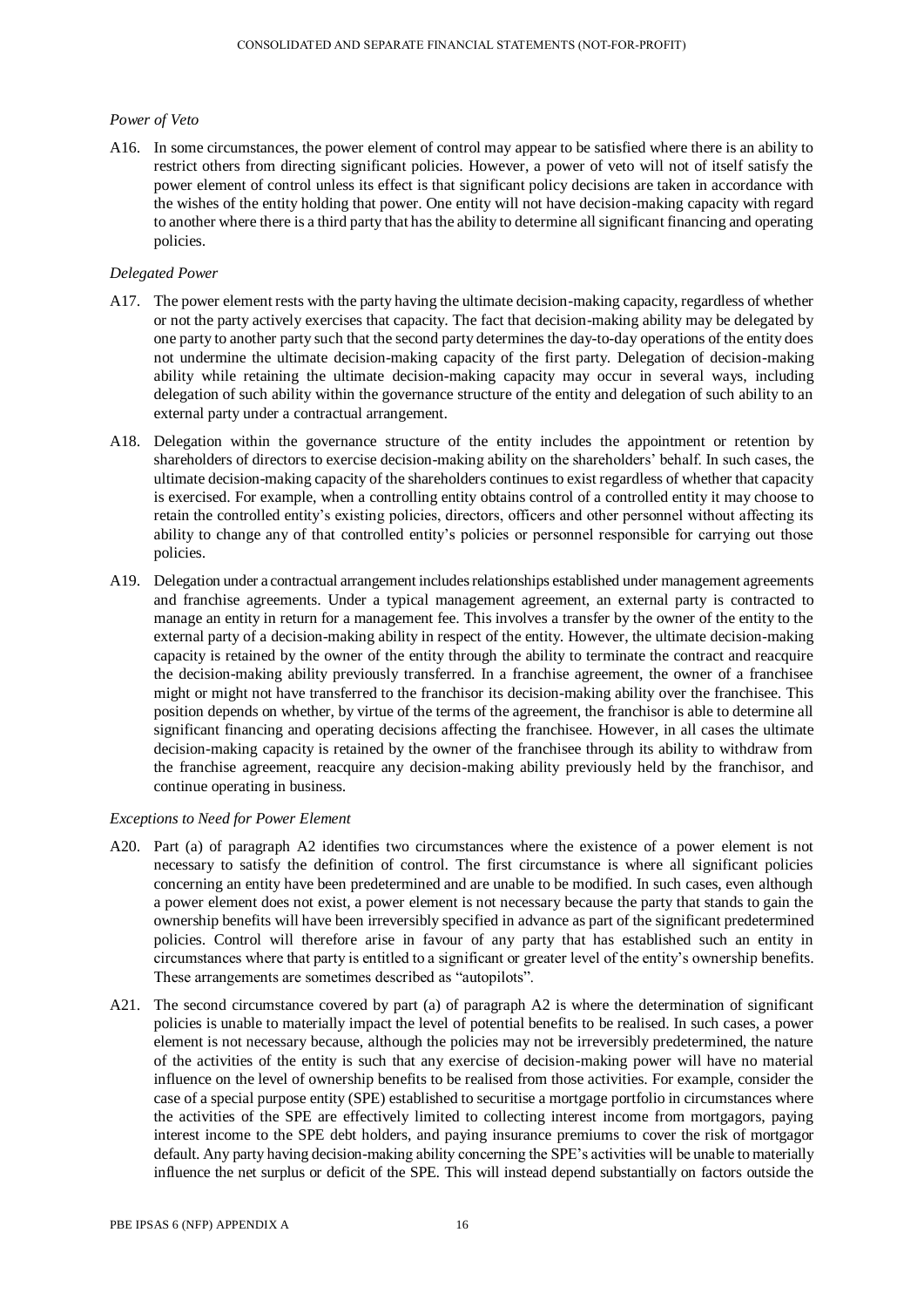control of the manager, such as prevailing market interest rates and the cost of insurance cover. Control will therefore arise in favour of a party that is entitled to a significant or greater level of the SPE's ownership benefits, irrespective of whether that party has the ultimate decision-making capacity regarding the SPE. Entities having financial assets securitised through an SPE vehicle in this manner will commonly have control over the SPE in terms of this Standard.

- A22. Not-for-profit entities may create other entities to achieve some of their objectives. These other entities may take the form of a corporation, trust, partnership or unincorporated entity. Often these entities are created with legal arrangements that impose strict and sometimes permanent limits on the decision-making powers of the governing board, trustee or management over the operations of the entity. Frequently these provisions specify that the policy guiding the on-going activities of the entity cannot be modified other than by the entity's creator or sponsor. These "created" entities are often described as "structured entities" or being on "autopilot".
- A23. If an entity's activities are predetermined until and unless particular circumstances arise, it does not necessarily mean that those circumstances have to occur for the not-for-profit entity to control the other entity. The fact that the policy guiding the on-going activities of the entity cannot be modified other than by the entity's creator or sponsor is sufficient to meet the "power" element for the creator/sponsor.
- A24. For example, a not-for-profit entity establishes a trust which has responsibility for investing a substantial bequest received from a donor. The Trust Deed specifies that the investments are to be risk-free and that the not-for-profit entity is the sole beneficiary of the revenue from the trust, which comprises interest and dividends received from the investments. The only activity of the trust is investing the bequest and distributing the revenue to the not-for-profit entity. In these circumstances, the trust operates on "autopilot" and is controlled by the not-for-profit entity.

# **Benefit Element**

## *Entitlement to Significant Ownership Benefits*

- A25. The benefit element refers to an entitlement to a significant or greater level of ownership benefits. Ownership benefits are benefits equivalent to returns to an investor on or of an investment. Where a capacity to determine the financing and operating policies of another entity exists and is relevant, ownership benefits will be directly attributable to the exercise of decisions concerning the financing and operating policies of that other entity. Types of ownership benefits are discussed in paragraphs A28 to A31 below.
- A26. A key component of the benefit element is that there be an entitlement to ownership benefits. To hold such an entitlement does not require it to be probable that ownership benefits will arise. The critical factor is that, in the event such benefits do arise, the entitled party has the ability to realise those benefits. However, a substance approach needs to be taken in assessing this factor and such an entitlement will exist only where the entitled party has a realistic ability to obtain those benefits. Entitlements to ownership benefits that are established nominally but that are never able to be obtained do not enable the benefit element to be met.
- A27. Another key component of the benefit element is that the entitlement to ownership benefits must relate to at least a significant level of such benefits. Whether a level of ownership benefits is significant often depends on the type of ownership benefits and the ability of other parties to participate in such benefits. It is not necessarily a question of meeting a predetermined percentage threshold. In cases where percentages are an important determinant, the spread of entitlement percentages is relevant. For example, an entitlement to a level of 20% may be significant where no other parties are each entitled to more than 5%; whereas an entitlement to a level of 40% may be necessary to be significant where one or more other parties are each entitled to 20%.

## *Benefits from Distributions of Earnings or Net Assets*

A28. An entitlement to ownership benefits will usually arise through a residual interest in an entity that establishes an ability to participate in current or future distributions of earnings or net assets. In identifying residual interests, access to the whole of the benefit inflows arising from gross assets is not a key consideration. A controlling entity will not have access to benefit inflows of an amount equal to those gross assets, as the creditors have a prior claim. For this reason, it is necessary to focus on the benefit flows associated with the net assets of the entity. Often evidence as to who is entitled to these benefits is given by who stands to suffer or gain from the financial performance of the entity.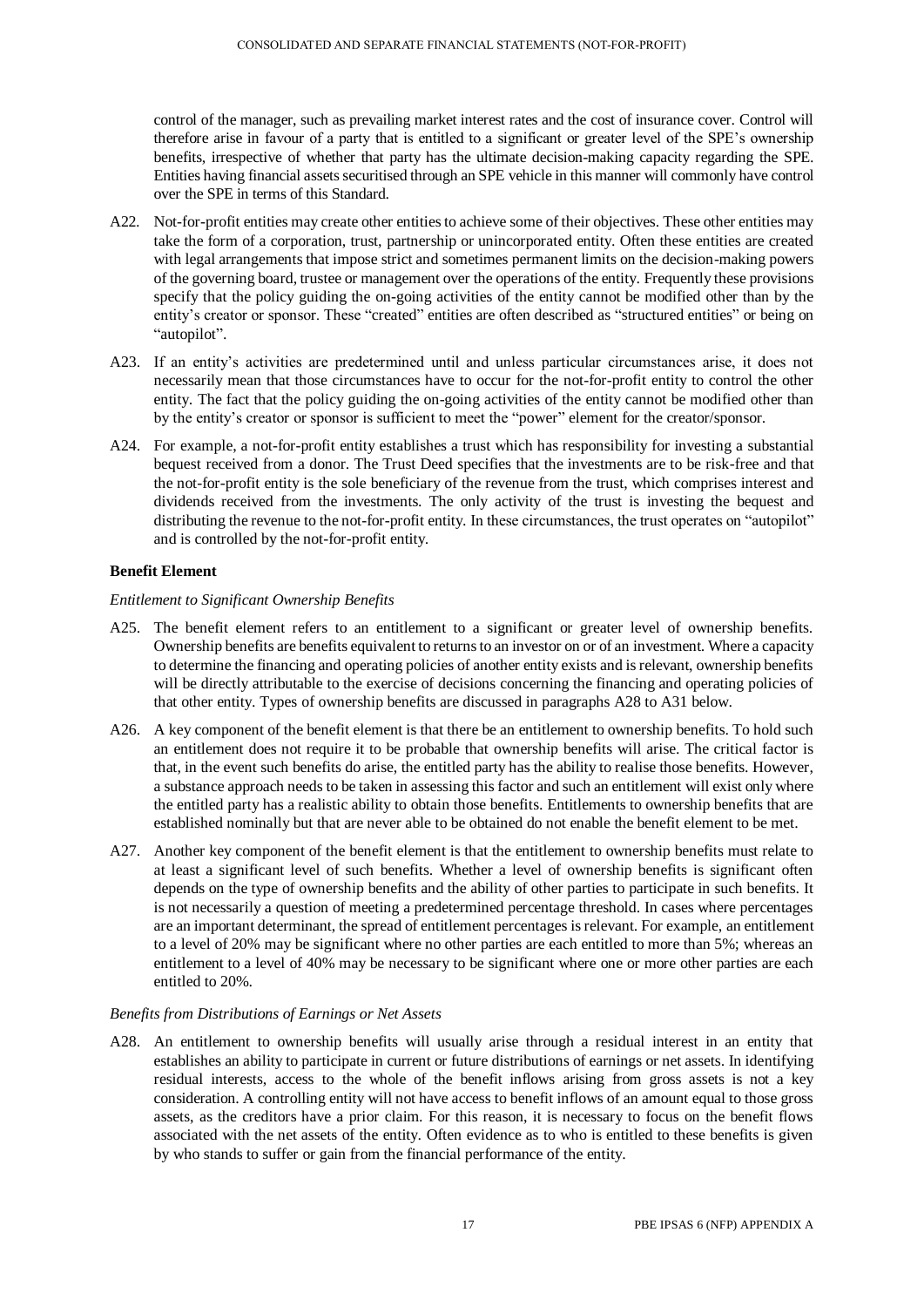# *Receipt of Benefits by Controlling Entity Not Required*

A29. A controlling entity's entitlement to distributions of earnings or distributions of net assets is not dependent on whether the controlling entity is the actual recipient of a distribution that has been made. The entitlement depends on a controlling entity's ability to obtain the proceeds of a distribution and apply those proceeds as it determines. Therefore an entitlement to ownership benefits will continue to be held by a controlling entity where distributions are made by a controlled entity to third parties in circumstances where the controlling entity has the ability to claim those resources for its own purposes. Usually such circumstances will arise where the controlling entity has expressly directed, through its capacity to determine the financing and operating policies of the controlled entity, that the transfer be made to third parties.

### *Other Benefits from Control over Net Assets*

A30. Ownership benefits may also comprise benefits from net assets other than residual distributions. A controlling entity's entitlement to other ownership benefits depends on whether the power element held by the controlling entity has been exercised to ensure that, should such other ownership benefits emerge, the benefits will flow to the controlling entity. For example, a controlling entity will be entitled to any synergistic benefits arising as a result of the controlling entity using its decision-making power to combine certain functions of the controlling entity and the controlled entity to create economies of scale.

#### *Benefits from Complementary Activities*

- A31. A controlling entity's entitlement to other ownership benefits may also arise in circumstances where there is a supply of goods or services to a third party by the possible controlled entity, which meets an operating objective of the controlling entity. For example, it is common for special entities such as trusts to be established to provide certain services to support the operating objectives of another entity. In such circumstances, a controlling entity may benefit from complementary activities. Because it can be difficult to identify clearly whether a given circumstance establishes an entitlement to receive the benefits resulting from complementary activities, this Standard takes the position that such entitlement arises when all three of the following conditions apply:
	- (a) The supply of goods or services by the possible controlled entity is directly consistent with, and is likely to enhance, the operating objectives of the controlling entity; and
	- (b) Determination of the nature of the goods or services to be supplied is a direct consequence of the exercise of the controlling entity's decision-making ability over the activities of the possible controlled entity; and
	- (c) The controlling entity is relieved, as a result of the activity of the possible controlled entity, of an actual or constructive obligation to provide such supply; or the controlling entity has a right to receive a future service delivery from the possible controlled entity which is not subject to additional funding to be provided by the controlling entity.

## *Responsibility for Loss with or without Entitlement to Benefit*

- A32. The term "ownership benefits" requires that a favourable result can be obtained by a controlling entity from its ability to exercise power over the activities of another entity in order to satisfy the benefit element of control. A favourable result will include reduced deficits, in addition to increased surpluses. An entitlement to ownership benefits may exist where there is both an ability to share in any surplus and a requirement to bear any loss, but such entitlement will not exist where there is only a requirement to bear any loss. A requirement to bear any loss does not in itself diminish its entitlement to benefits from that other entity at some future point. It will only be where the requirement to bear any loss exists on its own, without a corresponding entitlement to share in any gain, that the benefit element of control will not be satisfied. The effect of entitlement to ownership benefits and a requirement to bear any loss on the benefit element of control can be summarised as follows:
	- (a) Entitlement to significant benefits with no exposure to loss  $=$  benefit element satisfied
	- (b) Entitlement to significant benefits with exposure to loss  $=$  benefit element satisfied
	- (c) Exposure to loss but no entitlement to significant benefits  $=$  benefit element not satisfied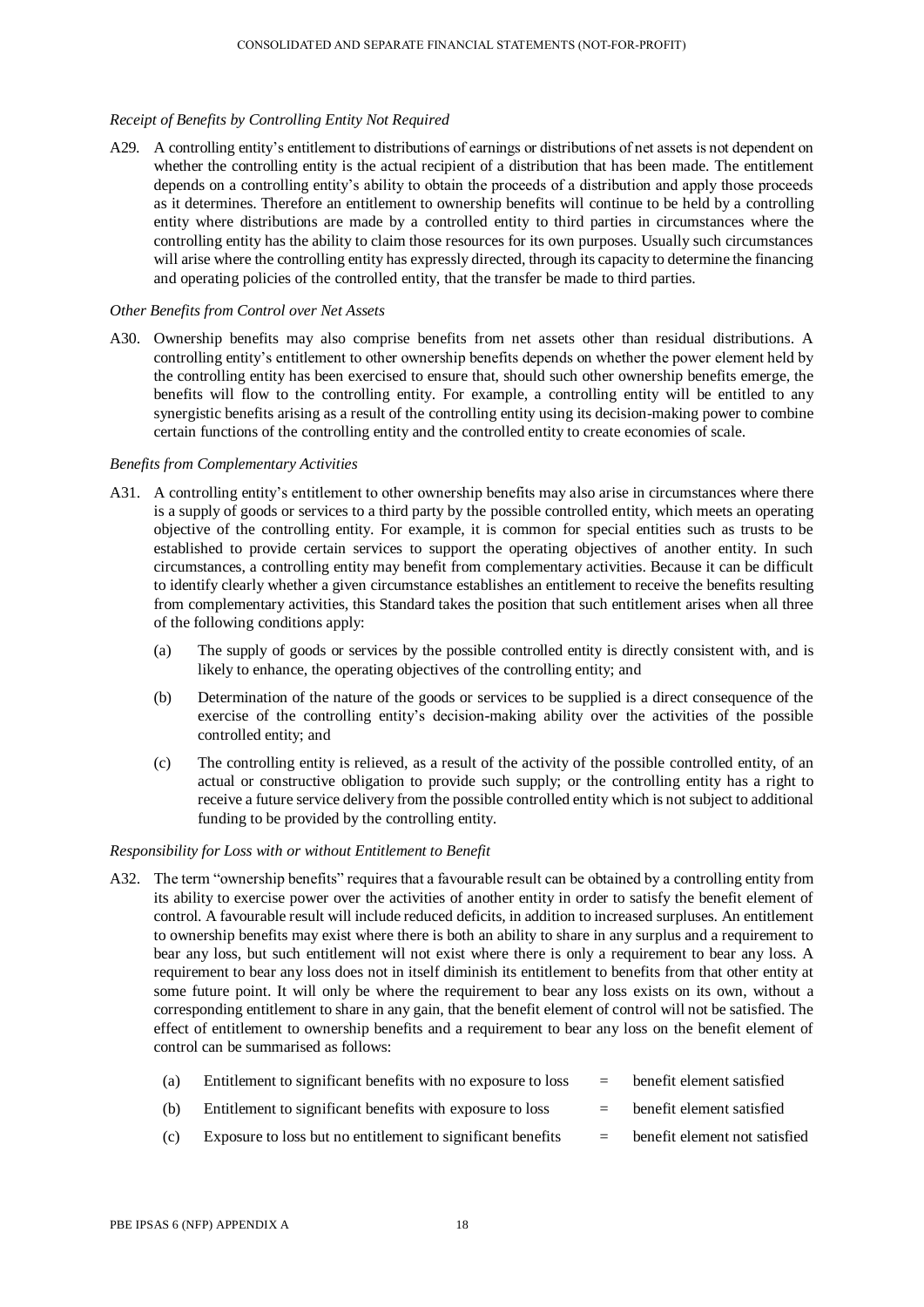- A33. The guarantee of liabilities or other obligations of an entity without any other interest or involvement in the entity is an example of a requirement to bear any loss without any entitlement to share in any surplus. While control, and therefore consolidation, will not be applicable in such cases, the obligation to meet any such loss will need to be recognised as a provision or, unless the possibility of such loss is remote, disclosed as a contingent liability, in accordance with PBE IPSAS 19 *Provisions, Contingent Liabilities and Contingent Assets.*
- A34. In some cases, it is generally expected that a reporting entity will assist another entity that is in distress because of some form of relationship (such as sharing a common name). This is often referred to as "reputational risk" – the risk that an entity will consider that it needs to act even if it has no obligation to do so. Reputational risk is not, of itself, sufficient to create control.

# **Assessing the Existence of Control**

## *Application of Judgement*

A35. The existence of control as defined by PBE Standards is a question of fact. The determination of the fact that control exists will, however, often require the application of judgement. This is because control of an entity can be attained in a variety of ways, and the underlying circumstances will vary between differing situations. Paragraph 39.1 sets out a number of rebuttable presumptions, which, in the absence of any evidence to the contrary, will indicate the existence of control. Where a given situation does not apparently match one or more of the rebuttable presumptions, the lists of indicators of both ownership powers and ownership benefits in paragraph A36 may still be sufficient to establish the existence of control.

## *Indicators*

A36. Where a rebuttable presumption is not apparent, the following indicators may still be sufficient to establish the existence of control. In some circumstances any one or more of these may confirm the existence of one of the rebuttable presumptions listed in paragraph 39.1, and control will then be presumed to exist. When this is not the case, an identification of control will require the existence of both a power element indicator from the first group (A) and a benefit element indicator from the second group (B). Ordinarily, for control to be evidenced in such manner, such indicators will be linked. In other words, the benefit element indicator will ordinarily either be established by a power mechanism or result from the exercise of a decision-making power attributable to the substance of a particular power element indicator. In circumstances when both power element and benefit element indicators exist in favour of more than one entity, judgement will be needed, based on all the relevant indicators and other circumstances, as to which entity is the most likely controlling entity or whether control does not exist.

## **(A) Indicators of Power Element**

- (1) Ownership of a large minority voting interest and no other entity or organised group of entities has a significant interest.
- (2) Retention of a significant minority voting interest after previously holding a majority voting interest.
- (3) The holding of direct or indirect title to instruments entitling appointment of a majority of the members of the governing body of an entity.
- (4) An ability demonstrated by a recent election to dominate the process of nominating candidates for the governing body of an entity and to cast a majority of the votes cast in an election of members of that governing body.
- (5) An ability to cast a majority of the votes usually cast in an election of members of the governing body of an entity.
- (6) An ability to use the resources of an entity to dominate the process of nominating members of the governing body of the entity and to solicit proxies from other holders of voting power.
- (7) A right to appoint members of the governing body of an entity to fill vacancies until the next election.
- (8) A continuing ability to appoint a significant number of the members of the governing body of an entity for which majority appointment or election powers were previously held.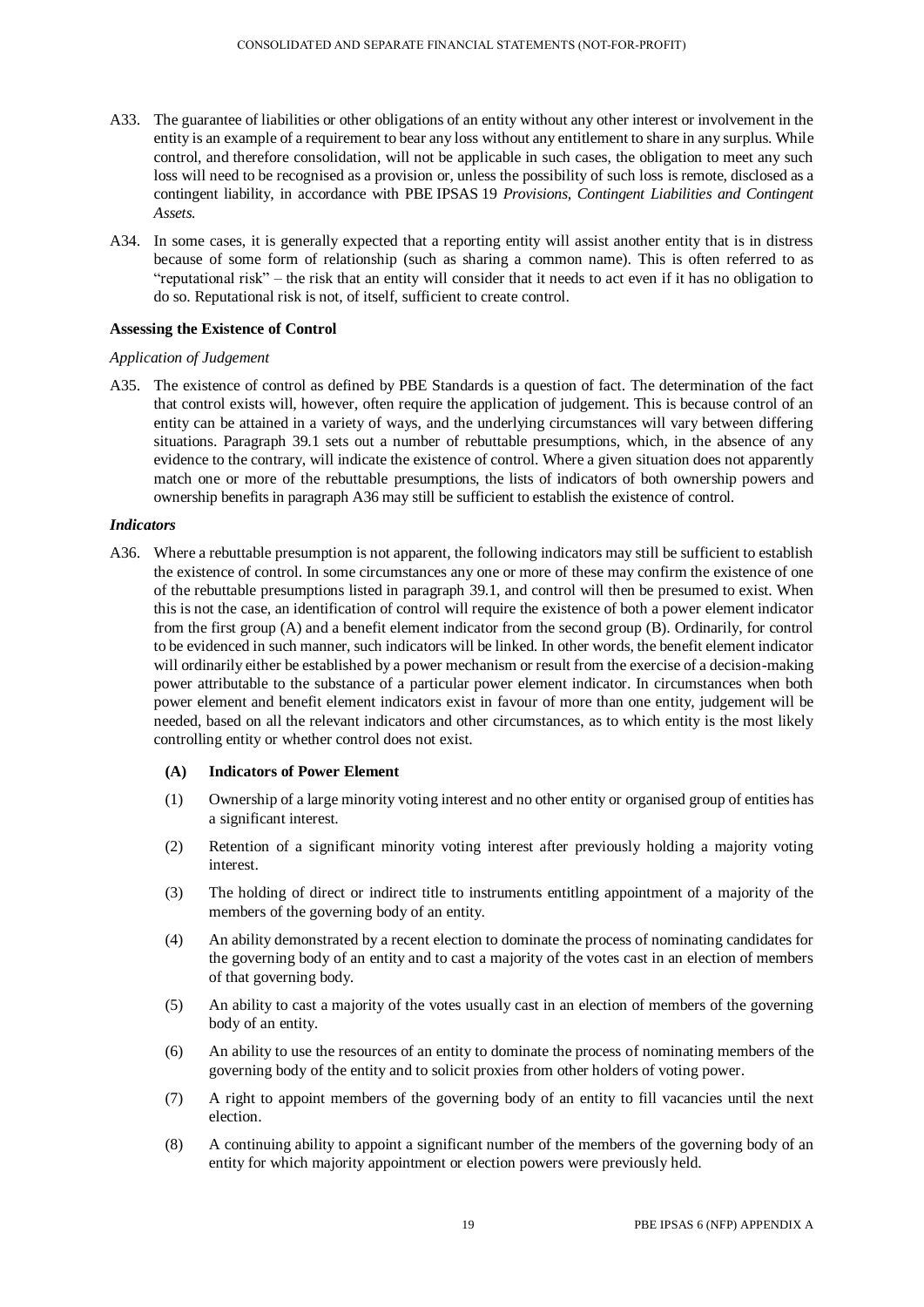- (9) A right to appoint/remove a significant number of members of the governing body.
- (10) An ability to determine the casting of a majority of the votes cast at a meeting of the governing body.
- (11) A direct or indirect ability to determine the revenue-raising, expenditure and resource-allocation policies of another entity, including an ability to modify or approve the entity's budget or an ability to modify or approve rate or fee changes affecting revenues of the entity.
- (12) A direct or indirect ability to veto, overrule or modify decisions of the governing body other than for the purpose of protecting existing legal or contractual rights or restrictions.
- (13) A direct or indirect ability to appoint, hire, reassign or dismiss key management personnel of the entity.
- (14) A unilateral ability to dissolve an entity and redirect the use of its individual assets, subject to claims against those assets, without assuming economic costs in excess of the expected benefits from redirection of the assets.
- (15) The entity holds a golden share<sup>1</sup> (or equivalent) in the other entity that confers rights to govern the financial and operating policies of that other entity.

#### **(B) Indicators of Benefit Element**

- (1) The holding of direct or indirect title to the net assets of an entity with an ongoing right to access those assets.
- (2) Ability under existing regulation or other instrument to access resources of an entity for purposes determined by the entity holding such ability.
- (3) A right to a significant level of the net assets of an entity in liquidation or in a distribution other than liquidation.
- (4) A right to a significant level of the distributed or undistributed surpluses attributable to holders of an ownership interest.
- (5) A right to a significant level of the distributed or undistributed surpluses attributable to holders of an ownership interest that would arise through the exercise of securities or other rights held that may be converted at the option of the holder without assuming risks or obligations in excess of the expected benefits from the conversion.
- (6) A right to a significant level of the change in the value of net assets or the rights thereto, excluding contributions and withdrawals of members of that entity, either periodically or cumulatively, and whether received in the form of management fees or distributions.
- (7) A right to derive net cash inflows or other economic benefits from an entity under an arrangement which limits that entity to activities consistent with the activities of the entity able to derive the economic benefits.
- (8) An ability to derive significant cash inflows, or other economic benefits, through an ability to use the assets of another entity.
- (9) An ability to reduce the risk of incurring losses or to limit other risks associated with ownership.
- (10) An ability to access cash flow synergies arising from a restructuring of the operations of either entity which occurs as a direct result of the acquisition of an ownership interest in one entity by another entity.
- (11) An ability to extract distributions of assets from the other entity and/or be liable for certain obligations of the other entity (subject to paragraphs A33 and A34).
- (12) The undertaking, by an entity, of an activity involving the supply of goods or services that is directly consistent with, and is likely to enhance, the investor's operating objectives in

l

 $<sup>1</sup>$  Golden share refers to a class of share that entitles the holder to specified powers or rights generally exceeding those normally associated</sup> with the holder's ownership interest or representation on the governing body.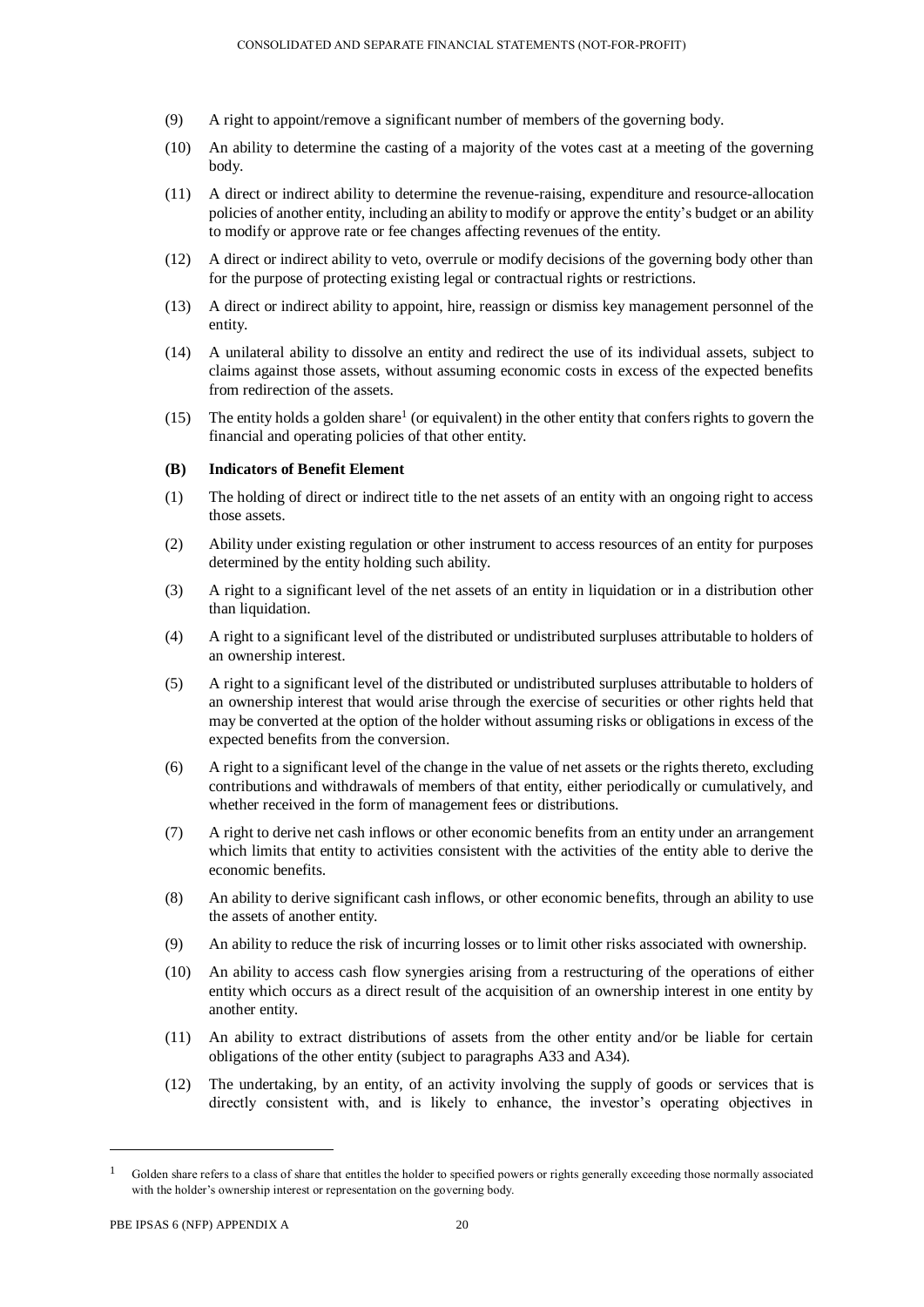circumstances where:

- (a) Determination of the nature of the goods or services to be supplied is a direct consequence of the exercise by the investor of a decision-making ability over the activities of the entity; and
- (b) The investor is relieved, as a result of the activity of the entity, of an actual or constructive obligation to provide such supply; or the investor has a right to receive a future service delivery from the entity which is not subject to additional funding to be provided by the investor.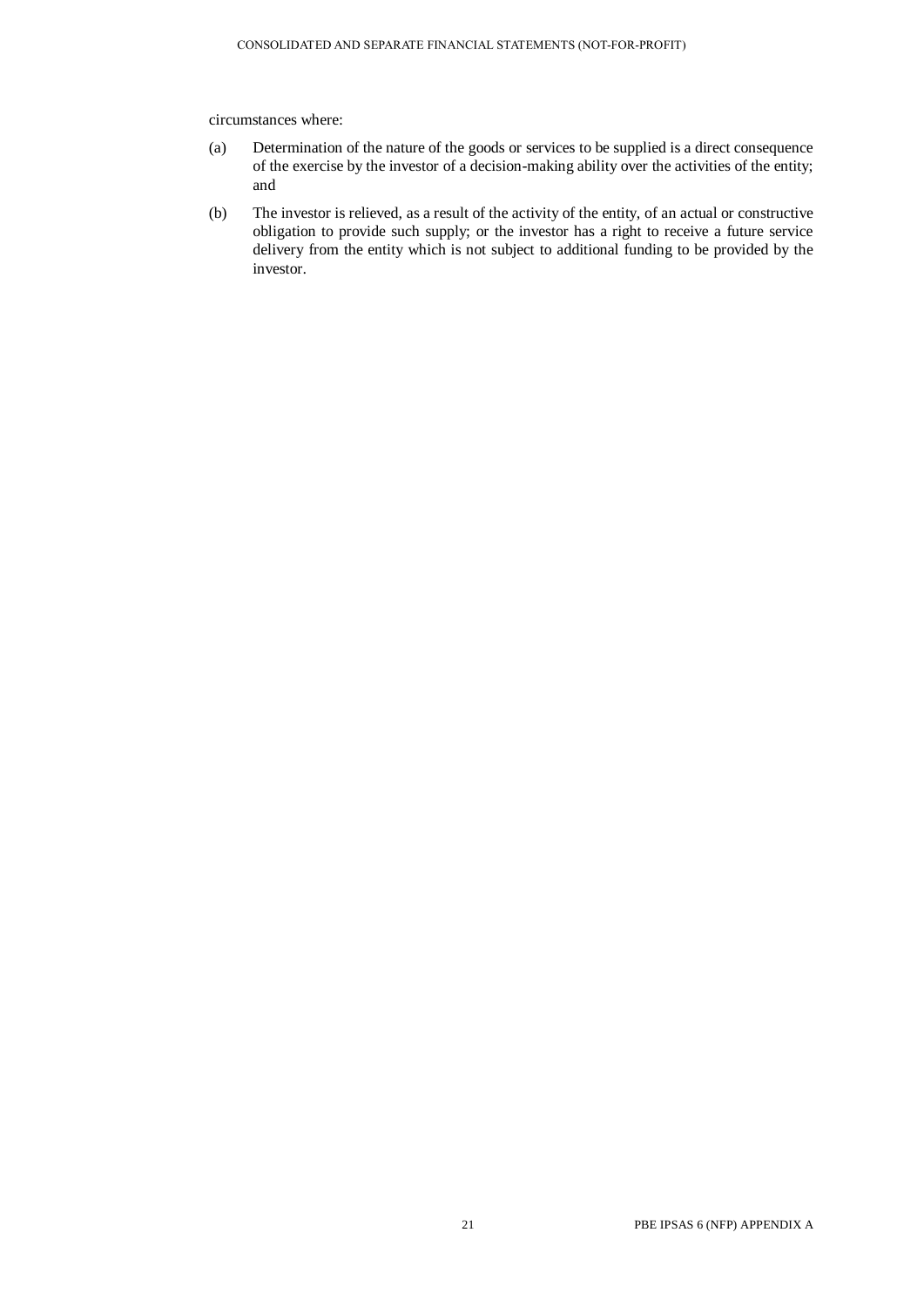# **Appendix B**

# **Mixed Groups**

*This Appendix is an integral part of PBE IPSAS 6 (NFP)*

# **Introduction**

- B1. XRB A1 *Application of the Accounting Standards Framework* (XRB A1) requires a reporting entity, including a group reporting entity, to determine whether it is a for-profit entity or a public benefit entity (PBE). This needs to be determined in order that the reporting entity applies the relevant accounting standards, that is, NZ IFRS for for-profit entities and PBE Standards for public benefit entities.
- B2. It is a requirement of both PBE Standards and NZ IFRS that a reporting entity applies its accounting policies on a consistent basis. Paragraph 49 of this Standard requires consolidated financial statements to be prepared "using uniform accounting policies for like transactions and other events in similar circumstances". This requirement means that, during the consolidation process, the amounts reported in the financial statements of a member of a group might need to be adjusted where that member uses accounting policies that differ from the accounting policies applied in the consolidated financial statements for like transactions and other events in similar circumstances.
- B3. This Appendix addresses the specific case where a for-profit entity that has applied NZ IFRS in preparing its financial statements is part of a group that applies PBE Standards in preparing its financial statements. In preparing the consolidated financial statements, consideration needs to be given to the extent to which the amounts reported in the financial statements of the for-profit entity need to be adjusted on consolidation. Similar considerations would also need to be given to other situations in which a PBE group includes an entity that has prepared its financial statements on a basis that differs from PBE Standards, such as where a PBE within a PBE group has applied Tier 3 PBE Accounting Requirements or Tier 4 PBE Accounting Requirements.
- B4. The potential need for consolidation adjustments results from entities within a group using recognition and measurement accounting policies that differ from the group's recognition and measurement accounting policies. Differences in presentation and disclosure between PBE Standards and NZ IFRS will not lead to consolidation adjustments.

# **Reporting Entity**

- B5. The *Public Benefit Entities' Conceptual Framework* (PBE Conceptual Framework) identifies the objectives of financial reporting as being to "provide information about the entity that is useful to users of general purpose financial reports (GPFRs) for accountability purposes and for decision-making purposes" (paragraph 2.1).
- B6. The PBE Conceptual Framework describes the key characteristics of a reporting entity as (i) an entity that raises resources from, or on behalf of, constituents and/or uses resources to undertake activities for the benefit of, or on behalf of, those constituents; and (ii) there are service recipients or resource providers dependent on GPFRs of the entity for information for accountability or decision-making purposes.
- B7. [Deleted]
- B8. A reporting entity is not necessarily a separate legal entity: for example, it could be a group of legal entities, a partnership or an unincorporated trust. When the reporting entity prepares general purpose financial statements, it considers transactions and balances from the perspective of that specific reporting entity. This means that (i) the reporting entity determines whether it is a PBE or a for-profit entity and (ii) transactions, events and balances are reported from the perspective of the reporting entity. For example, the assets included in the statement of financial position are the assets controlled by that reporting entity, measured in accordance with the accounting policies of that entity.
- B9. Consolidated financial statements present the transactions, events and balances of all the entities that are part of the group as a single entity. The term "economic entity" is frequently used to describe the group reporting entity (e.g., paragraph 12 of this Standard). That is, the consolidated financial statements present the financial performance, financial position and cash flows of all the entities in the group from the perspective of a single economic entity. The boundaries of the separate legal entities within the group are disregarded to enable the group to be presented as a single entity.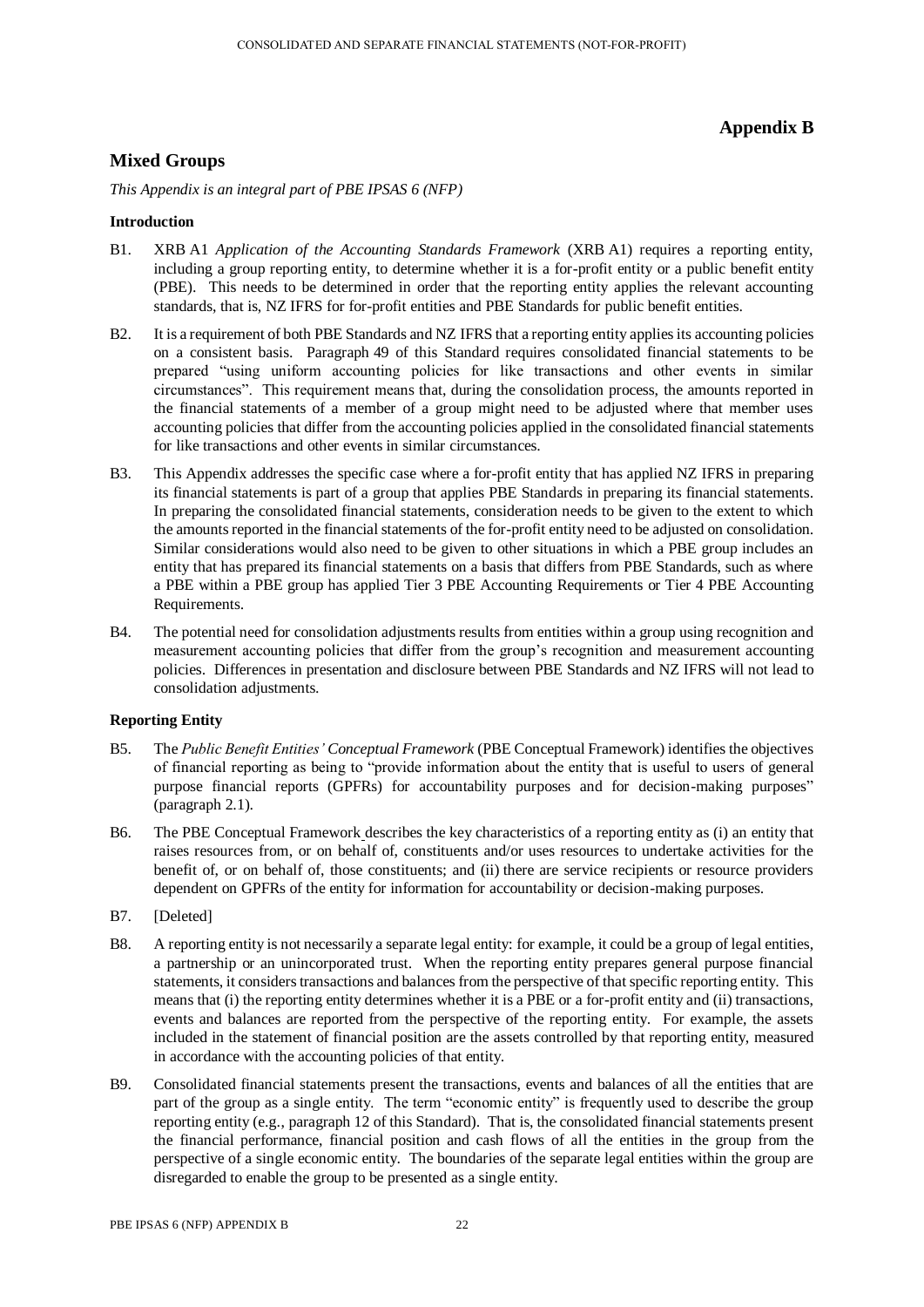- B10. In preparing consolidated financial statements, adjustments are made to the financial statements of the individual entities within the group so that the consolidated financial statements are prepared from the perspective of the group reporting entity using uniform accounting policies for like transactions and other events in similar circumstances. These adjustments are necessary to ensure that the resulting financial statements provide relevant and faithfully representative information for the group entity that is reporting. Adjustments are necessary to:
	- (a) Eliminate inter-entity transactions and balances. This leaves only transactions and balances with parties external to the group reporting entity in the consolidated financial statements;
	- (b) Apply uniform accounting policies for like transactions and events in similar circumstances. This is to ensure that the information is consistently and coherently presented; and
	- (c) Reflect the perspective of the entity reporting.

## **When are Consolidation Adjustments Not Required?**

- B11. It is not necessary to adjust on consolidation the amounts reported in the financial statements of for-profit entities when preparing a PBE group's financial statements in the following situations:
	- (a) For-profit entities within a PBE group are immaterial both individually and in aggregate; or
	- (b) The transactions or other events of for-profit entities within a PBE group are recognised using accounting policies that are sufficiently similar to those applied by the PBE group that any differences in the application of these accounting policies would have no material impact on the consolidated financial statements; or
	- (c) The transactions or other events of for-profit entities within a PBE group are recognised using accounting policies that differ from those of the PBE group but the impact of the differences in the two accounting policies is immaterial both individually and in aggregate in the context of the group; or
	- (d) The transactions and other events recognised by PBEs and for-profit entities within a PBE group relate to different circumstances i.e., situations in which the different accounting policies of members of the PBE group stem from different circumstances rather than from different requirements in PBE Standards compared with NZ IFRS.

## **When are Consolidation Adjustments Required?**

- B12. The NZASB takes the view that the mere fact that an entity within a PBE group is a for-profit entity is not sufficient in itself to justify that the circumstances are not similar when considering the requirement to apply uniform accounting policies to "like transactions and other events in similar circumstances". In presenting its individual financial statements, the for-profit entity will reflect its for-profit perspective, and will apply accounting policies that are appropriate to its circumstances. When a for-profit entity is included within a PBE group, its separate nature as a for-profit entity is disregarded and, other than in the circumstances identified in paragraph B11 above, the PBE group presents all transactions and events by applying PBE Standards. As a result, in preparing consolidated financial statements, the transactions and events recognised in the for-profit entity are adjusted, where necessary, to conform to the accounting policies applied by the PBE group to ensure that the consolidated financial statements of the PBE group reflect its PBE nature.
- B13. Assuming that the impact of applying different accounting policies is material, consolidation adjustments are required in the following circumstances:
	- (a) PBE Standards and NZ IFRS include the same set of options and some entities within the group use one option while the alternative option is used by the group in the consolidated financial statements. Adjustments are required to the amounts reported by those entities that do not apply the group accounting policy;
	- (b) PBE Standards and NZ IFRS differ. Differences in the application of accounting policies can arise in the following circumstances:
		- (i) PBE Standards and NZ IFRS contain different requirements, such as the difference between PBE IPSAS 17 *Property, Plant and Equipment* and NZ IAS 16 *Property, Plant and Equipment* relating to the treatment of increases/decreases for revalued property, plant and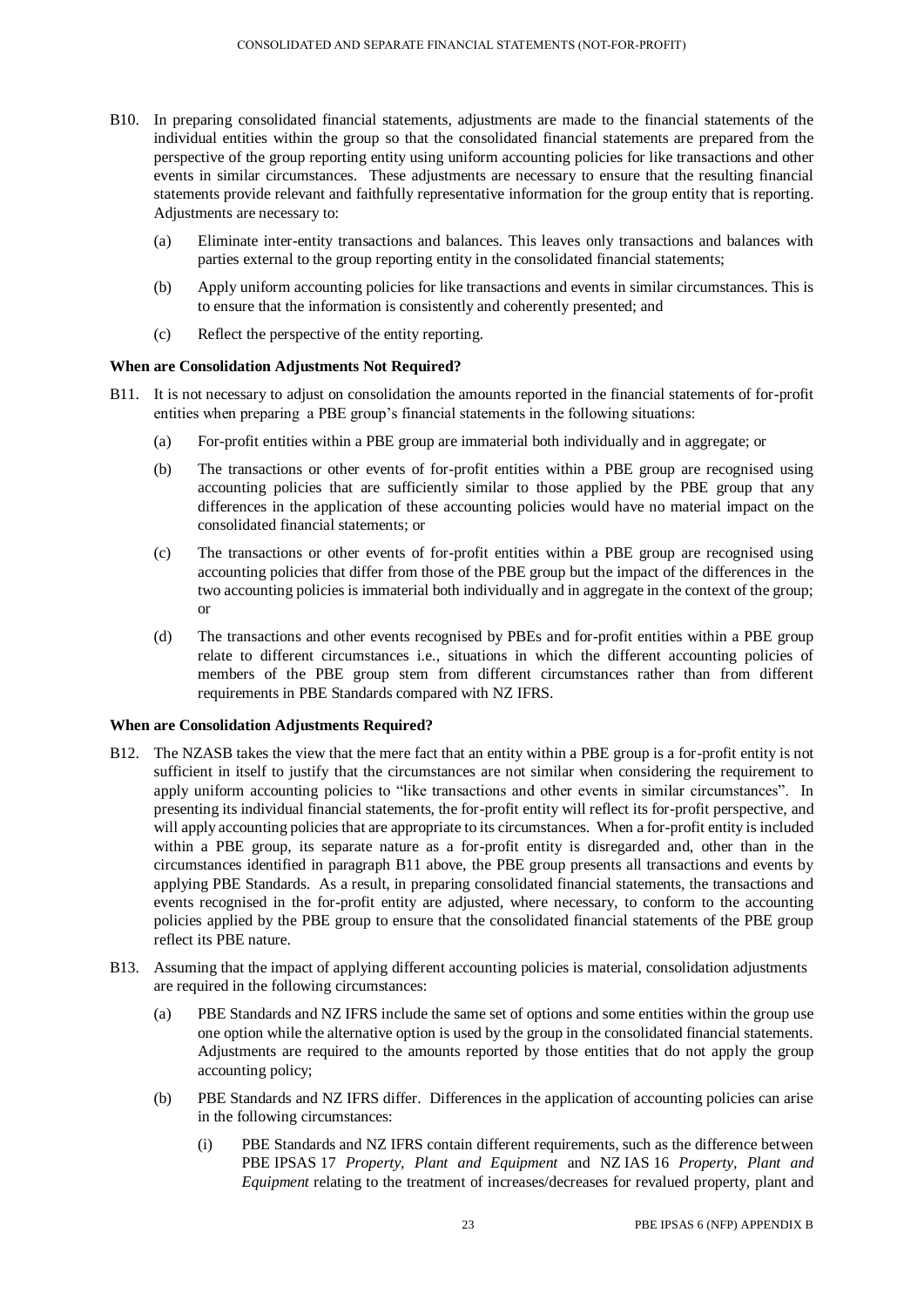equipment. PBE IPSAS 17 requires these increases/decreases to be accounted for on a class of asset basis whereas NZ IAS 16 requires these increases/decreases to be accounted for on an individual asset basis;

- (ii) Either PBE Standards or NZ IFRS are silent or contain less guidance on a particular topic, for example, there is less guidance in NZ IFRS regarding concessionary loans. Therefore, a for-profit entity within the PBE group may have applied an accounting policy that differs from the requirements in PBE IPSAS 29 *Financial Instruments: Recognition and Measurement*; or
- (iii) A transaction occurs only within a for-profit entity within a PBE group, where the for-profit entity will have applied the relevant NZ IFRS and no PBE within the group undertakes the same transaction. If the NZ IFRS accounting policy is retained at the PBE group level and that policy is inconsistent with the requirements of PBE Standards, the PBE group would be applying accounting policies derived from both NZ IFRS and PBE Standards. As a result, the PBE group would not comply (or be able to claim compliance) with PBE Standards; and
- (c) The perspective of the for-profit entity differs from the perspective of the group. For example, the PBE group intends to sell the for-profit entity and has classified its assets and liabilities as a disposal group held for sale under PBE IFRS 5 *Non-Current Assets Held for Sale and Discontinued Operations*. As a consequence, the PBE group writes down some of the assets in the disposal group to their fair value less costs to sell (where lower than their carrying amount) in the consolidated financial statements, whereas the for-profit entity, in its financial statements, would continue to measure those assets in accordance with other applicable NZ IFRSs.

## *Example – different requirements in PBE Standards and NZ IFRS*

Entity FP (a for-profit entity) has received a government grant relating to assets and recognises the grant in accordance with NZ IAS 20 *Accounting for Government Grants and Disclosure of Government Assistance* by deducting the grant in arriving at the carrying amount of the associated asset.

The PBE group to which entity FP belongs applies PBE IPSAS 23 *Revenue from Non-Exchange Transactions.*

The recognition of the government grants received by Entity FP would need to be adjusted on consolidation in accordance with the requirements of PBE IPSAS 23.

# *Example – a for-profit entity applies NZ IFRS to a transaction where no PBE entity encounters the same transaction*

Entity FP undertakes a partial disposal of a foreign operation and recognises the transaction in accordance with NZ IAS 21 *The Effects of Changes in Foreign Exchange Rates.*

No other entity within the PBE group has a foreign operation.

The partial disposal would need to be adjusted on consolidation to align with the requirements of PBE IPSAS 4 *The Effects of Changes in Foreign Exchange Rates* to enable the PBE group to comply with PBE IPSAS 4 and claim compliance with PBE Standards.

B14. Some standards clarify when adjustments are required in the consolidated financial statements. For example, PBE IPSAS 16 *Investment Property* (paragraph 19) states that where an entity owns property that is leased to, and occupied by, other entities within the group, this property does not qualify as investment property in the consolidated financial statements because the property is owner-occupied from the perspective of the group.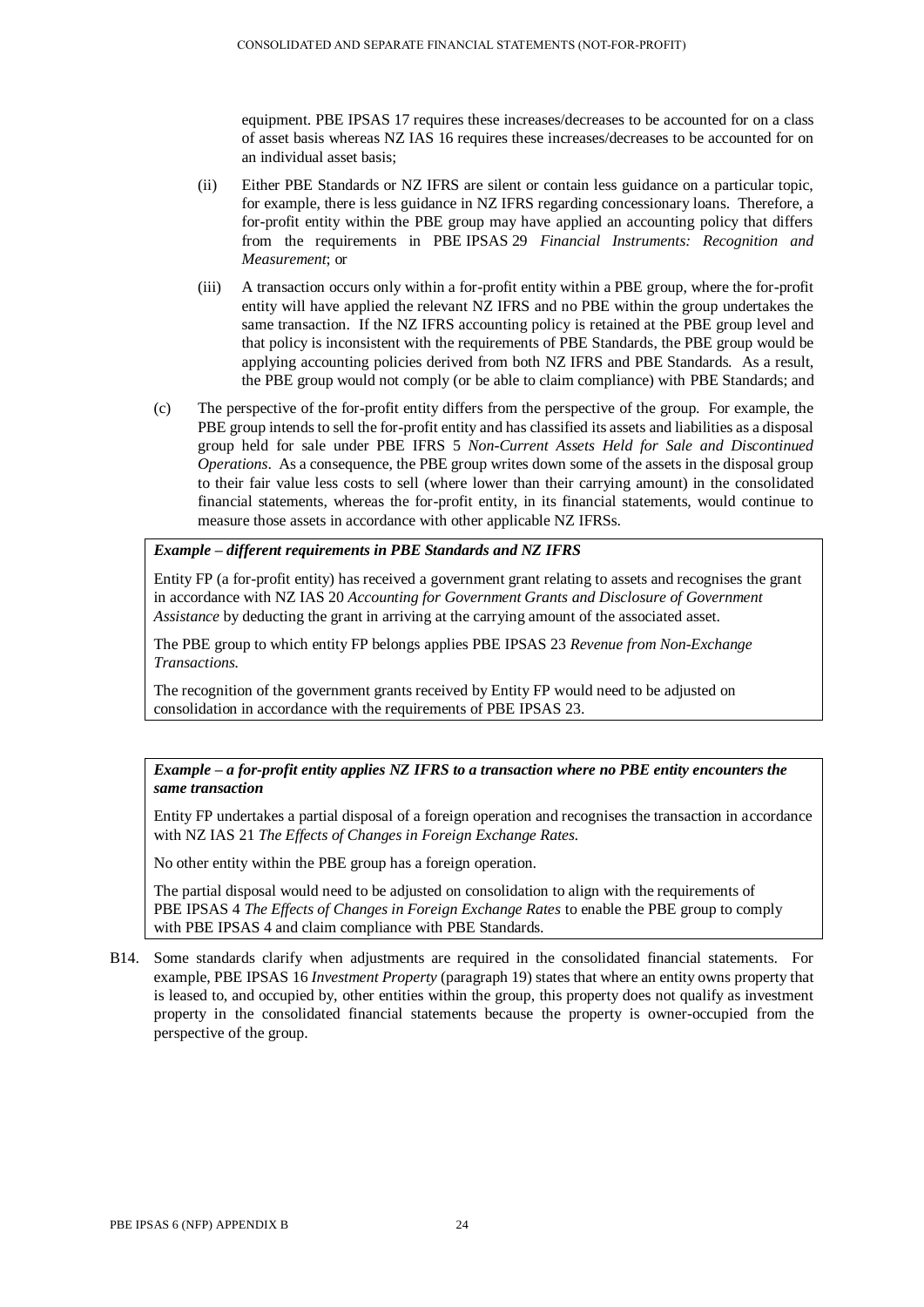# **Basis for Conclusions**

*This Basis for Conclusions accompanies, but is not part of, PBE IPSAS 6 (NFP).* 

# **Background**

BC1. The New Zealand Accounting Standards Board (NZASB) has modified IPSAS 6 *Consolidated and Separate Financial Statements* for application in New Zealand by Tier 1 and Tier 2 not-for-profit entities. Where applicable, disclosure concessions have been identified for Tier 2 entities, the language generalised for use by public benefit entities and illustrative examples added for not-for-profit entities.

## **Reporting Period**

BC2. The NZASB agreed that, in the context of the New Zealand environment where some entities have statutory reporting dates, it was appropriate to provide a limited exemption from the IPSAS 6 requirement that the difference in reporting dates be no more than three months (paragraph 48). The NZASB noted that there was a similar exemption in NZ IAS 27.

#### **Assessing Control**

- BC3. In considering whether to include guidance on determining whether a public benefit entity controls another entity the NZASB noted the concerns previously expressed by New Zealand constituents regarding the lack of guidance for public benefit entities in determining whether a public benefit entity controls another entity.
- BC4. In developing PBE IPSAS 6 (NFP) the NZASB had regard to the proposals in the XRB's Consultation Papers, and the fact that it was developing standards solely for application by public benefit entities. The NZASB noted that the International Public Sector Accounting Standards Board (IPSASB) has an active project to consider control in the public sector and considered that it was appropriate to retain the guidance in NZ IFRS for New Zealand PBEs until the completion of the IPSASB's project.
- BC5. For the purpose of developing a transitional suite of PBE Standards, the NZASB therefore included integral Application Guidance in PBE IPSAS 6 (NFP) on assessing control. This guidance is based on paragraphs 4.13–4.37 and 5.9–5.11 of FRS-37 *Consolidating Investments in Subsidiaries*. Accordingly, paragraphs 39–41 of IPSAS 6 are not used.
- BC6. When enhancing PBE IPSAS 6 (NFP) for application by not-for-profit entities, the NZASB decided to relocate a paragraph from Appendix A into the Standard itself (see paragraph 39.1). This paragraph is similar to paragraph 39 of IPSAS 6 but written for New Zealand circumstances. Paragraph 40.1 directs an entity to paragraph A36 for the power and benefit indicators to be considered when one or more of the circumstances listed in paragraph 39.1 do not exist.
- BC7. Paragraph 41 and the accompanying diagram are also not used. The NZASB decided that control is too complex an issue to explain in a simple diagram, particularly for entities dealing with this issue for the first time. The NZASB is also concerned that a diagram may be read without reference to the Standard, which could result in an inappropriate conclusion and, therefore, inappropriate accounting.
- BC8. NZ SIC-12 *Consolidation—Special Purpose Entities<sup>1</sup>* requires that a special purpose entity (SPE) be consolidated when the substance of the relationship between an entity and the SPE indicates that SPE is controlled by that entity. The NZASB considered that the discussion regarding an SPE and the indicators of control over an SPE in the Appendix to SIC-12 are consistent with the relevant sections of Appendix A of PBE IPSAS 6 (NFP).
- BC9. The NZASB agreed, therefore, not to incorporate NZ SIC-12 into PBE IPSAS 6 (NFP).

#### **Scope of Consolidated Financial Statements**

- BC10. Paragraphs 21–25 of IPSAS 6 are not included in PBE IPSAS 6 (NFP).
- BC11. These paragraphs provide:

l

(a) An exemption from consolidation where control of a controlled entity is intended to be temporary; and

<sup>&</sup>lt;sup>1</sup> NZ SIC-12 formed part of the suite of NZ IFRSs which were applied by some PBEs prior to the development of PBE Standards.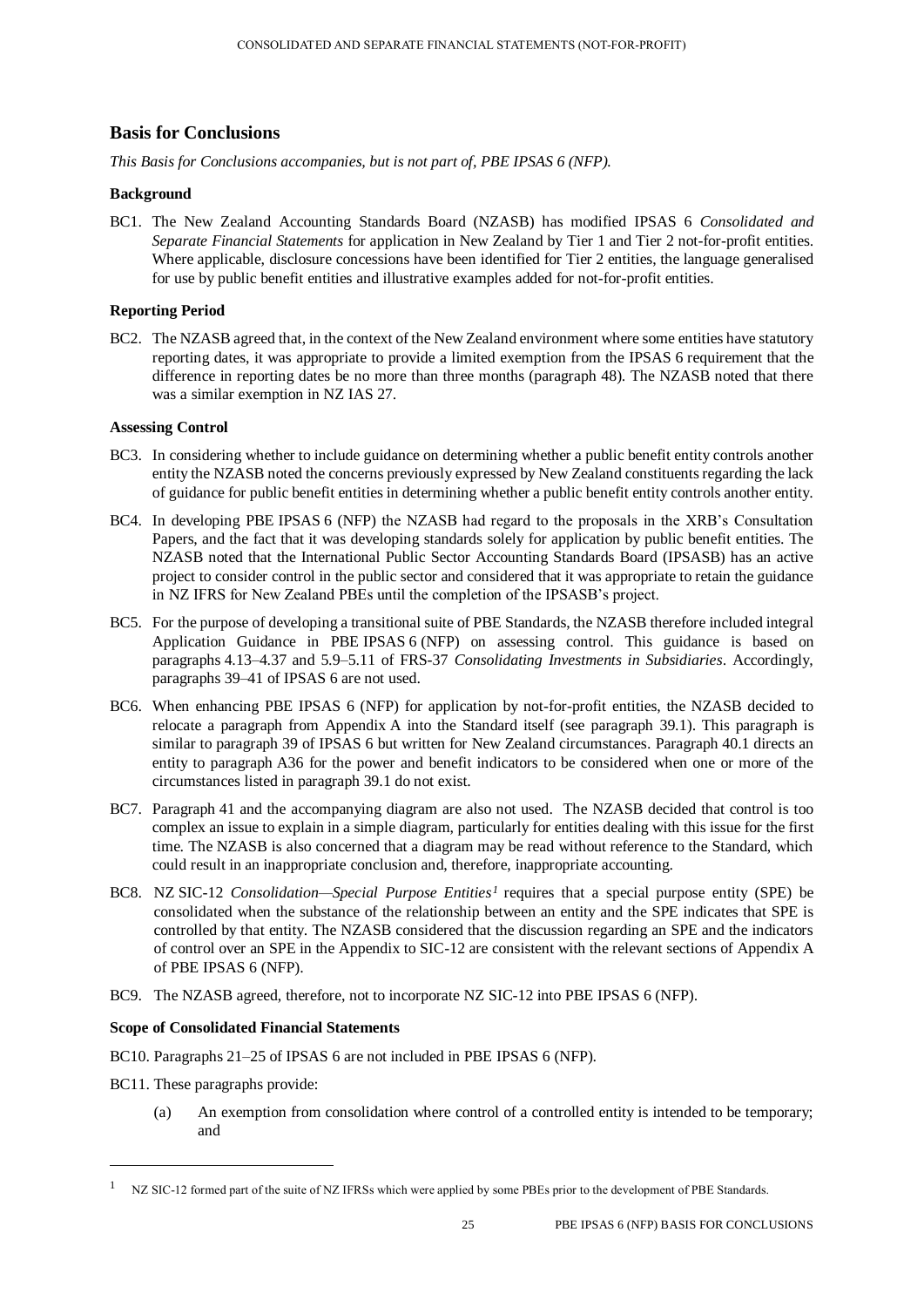- (b) Guidance on temporary control.
- BC12. The suite of PBE Standards includes PBE IFRS 5 *Non-current Assets Held for Sale and Discontinued Operations* which specifies the accounting for non-current assets held for sale and discontinued operations. Therefore, PBE IFRS 5 would be applied where a controlled entity is available for sale.

### **Loss of Control**

- BC13. IPSAS 6 requires that, on losing control of an investment, the carrying amount of that investment should be measured at cost. In contrast, PBE IPSAS 6 (NFP) requires that the investment should be measured at fair value at that date. The NZASB considered that fair value is a more relevant measure of an investment at the date at which control is lost, and better represents the initial measurement of the former controlled entity as a financial asset or an investment in an associate.
- BC14. Measuring any remaining investment at fair value when control is lost also retains current practice. This ensures that an entity is not required to change the measurement basis for the remaining investment while the IPSASB finalises its project on revising IPSASs 6–8.

#### **Separate Versions of PBE IPSAS 6 for Public Sector Entities and Not-for-Profit Entities**

- BC15. When ED NZASB 2013-5 *Enhancements to the PBE Standards for Not-for-Profit Entities* was issued for comment, the intention was that the proposals would not change the requirements for public sector entities.
- BC16. However, some respondents to ED NZASB 2013-5 were concerned that some of the proposed amendments to PBE IPSAS 6 might inadvertently change the requirements for public sector entities. They were also concerned that public sector entities would not have considered the proposed amendments because the Invitation to Comment and the communiqué stated that these proposals were for not-for-profit entities and they would not change the requirements for public sector entities.
- BC17. The NZASB accepted that the proposed amendments might inadvertently change the requirements for public sector entities, given the extent of the amendments. However, the NZASB confirmed that the proposed amendments to PBE IPSAS 6 were necessary for not-for-profit entities to be able to apply the Standard.
- BC18. Therefore, to ensure that the requirements for public sector entities are not inadvertently changed, and because the IPSASB is likely to finalise its project on revising IPSASs 6-8 in the near future, the NZASB decided to issue two versions of PBE IPSAS 6: one for public sector entities and the other for not-for-profit entities. The NZASB expects that this will be the only time that public sector entities and not-for-profit entities will apply different versions of the same standard.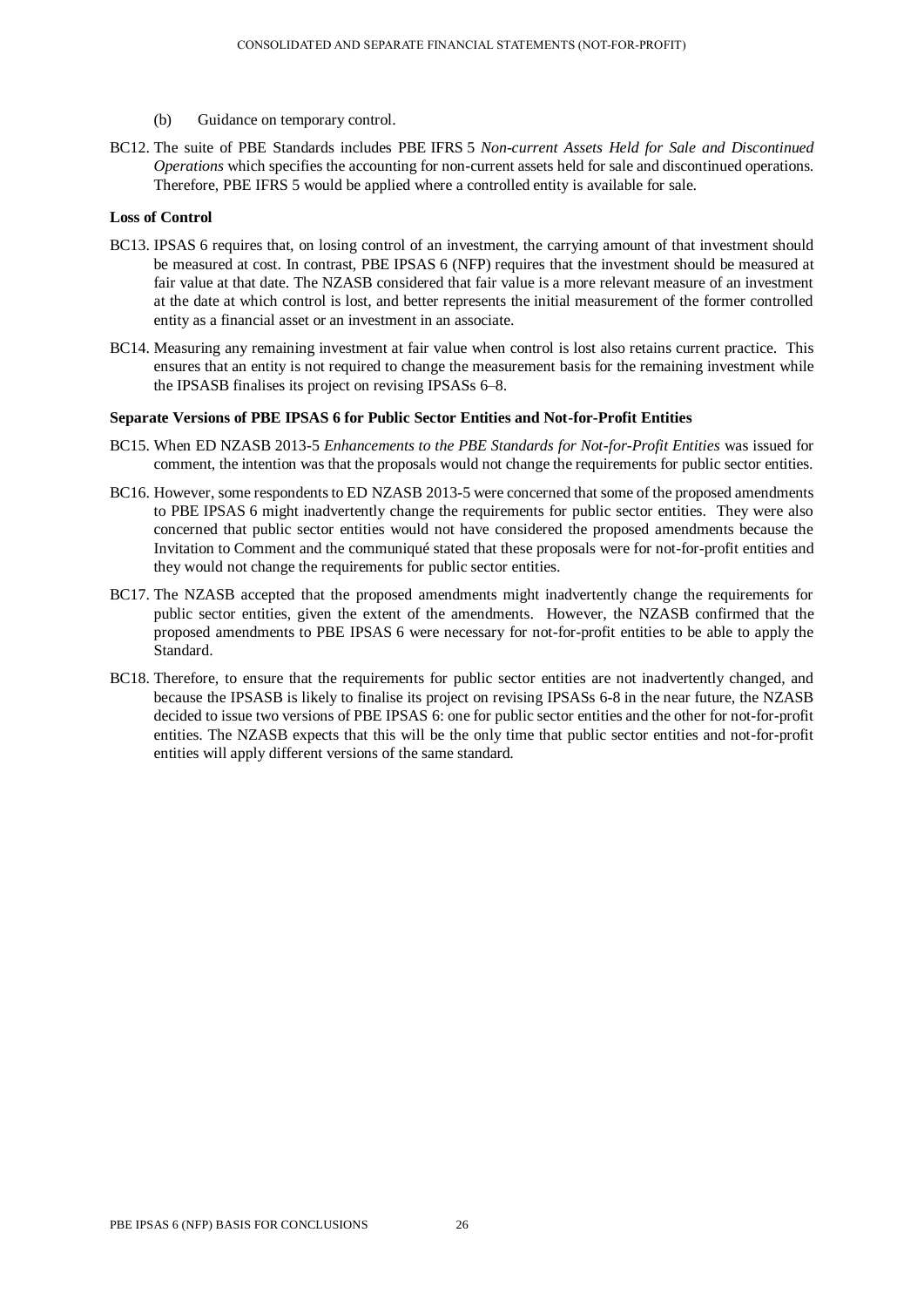# **Implementation Guidance**

*This guidance accompanies, but is not part of, PBE IPSAS 6 (NFP), PBE IPSAS 7, and PBE IPSAS 8.*

## **Consideration of Potential Voting Rights**

#### *Introduction*

- IG1. Most public benefit entities do not issue financial instruments with potential voting rights. However, they may be issued by for-profit entities. Therefore, a government, other public sector entity or not-for-profit entity may hold potential voting rights of for-profit entities.
- IG2. Paragraphs 33, 34, and 44 of PBE IPSAS 6 (NFP) *Consolidated and Separate Financial Statements* (Notfor-profit) and paragraphs 14 and 15 of PBE IPSAS 7 *Investments in Associates* require an entity to consider the existence and effect of all potential voting rights that are currently exercisable or convertible. They also require all facts and circumstances that affect potential voting rights to be examined, except the intention of management and the financial ability to exercise or convert potential voting rights. Because the definition of joint control in paragraph 6 of PBE IPSAS 8 *Interests in Joint Ventures* depends upon the definition of control, and because that Standard is linked to PBE IPSAS 7 for application of the equity method, this guidance is also relevant to PBE IPSAS 8.

#### *Guidance*

- IG3. Paragraph 7 of PBE IPSAS 6 (NFP) defines control as the power to govern the financial and operating policies of an entity so as to benefit from its activities. Paragraph 7 of PBE IPSAS 7 defines significant influence as the power to participate in the financial and operating policy decisions of the investee, but not to control those policies. Paragraph 6 of PBE IPSAS 8 defines joint control as the agreed sharing of control over an activity by a binding agreement. In these contexts, power refers to the ability to do or affect something. Consequently, an entity has control, joint control, or significant influence when it currently has the ability to exercise that power, regardless of whether control, joint control, or significant influence is actively demonstrated or is passive in nature. Potential voting rights held by an entity that are currently exercisable or convertible provide this ability. The ability to exercise power does not exist when potential voting rights lack economic substance (e.g., the exercise price is set in a manner that precludes exercise or conversion in any feasible scenario). Consequently, potential voting rights are considered when, in substance, they provide the ability to exercise power.
- IG4. Control and significant influence also arise in the circumstances described in paragraphs 39.15 and A36 of PBE IPSAS 6 (NFP) and paragraphs 12 and 13 of PBE IPSAS 7 respectively, which include consideration of the relative ownership of voting rights. PBE IPSAS 8 depends on PBE IPSAS 6 (NFP) and PBE IPSAS 7, and references to PBE IPSAS 6 (NFP) and PBE IPSAS 7 from this point onwards should be read as being relevant to PBE IPSAS 8. Nevertheless it should be borne in mind that joint control involves sharing of control by a binding agreement, and this aspect is likely to be the critical determinant. Potential voting rights such as share call options and convertible debt are capable of changing an entity's voting power over another entity – if the potential voting rights are exercised or converted, then the relative ownership of the ordinary shares carrying voting rights changes. Consequently, the existence of control (the definition of which permits only one entity to have control of another entity) and significant influence are determined only after (a) assessing all the factors described in paragraphs 39.1 and A36 of PBE IPSAS 6 (NFP) and paragraphs 12 and 13 of PBE IPSAS 7 respectively, and (b) considering the existence and effect of potential voting rights. In addition, the entity examines all facts and circumstances that affect potential voting rights except the intention of management and the financial ability to exercise or convert. The intention of management does not affect the existence of power, and the financial ability of an entity to exercise or convert is difficult to assess.
- IG5. An entity may initially conclude that it controls or significantly influences another entity after considering the potential voting rights that it can currently exercise or convert. However, the entity may not control or significantly influence the other entity when potential voting rights held by other parties are also currently exercisable or convertible. Consequently, an entity considers all potential voting rights held by it and by other parties that are currently exercisable or convertible when determining whether it controls or significantly influences another entity. For example, all share call options are considered, whether held by the entity or another party. Furthermore, the definition of control in paragraph 7 of PBE IPSAS 6 (NFP) permits only one entity to have control of another entity. Therefore, when two or more entities each hold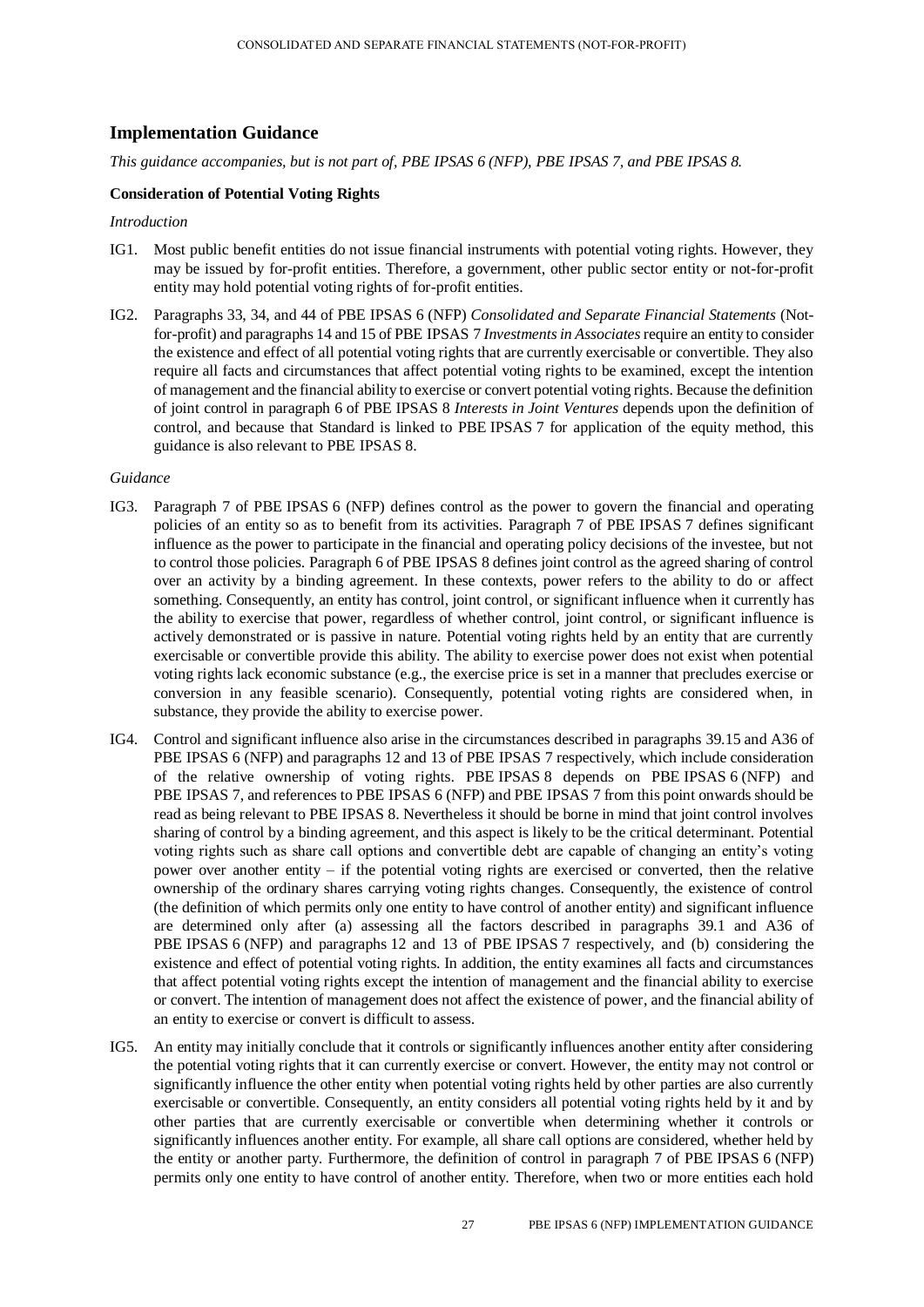significant voting rights, both actual and potential, the factors in paragraphs 39.1 and A36 of PBE IPSAS 6 (NFP) are reassessed to determine which entity has control.

- IG6. The proportion allocated to the controlling entity and minority interests in preparing consolidated financial statements in accordance with PBE IPSAS 6 (NFP), and the proportion allocated to an investor that accounts for its investment using the equity method in accordance with PBE IPSAS 7, are determined solely on the basis of present ownership interests. The proportion allocated is determined taking into account the eventual exercise of potential voting rights and other derivatives that, in substance, give access at present to the economic benefits associated with an ownership interest.
- IG7. In some circumstances, an entity has, in substance, a present ownership as a result of a transaction that gives it access to the economic benefits or service potential associated with an ownership interest. In such circumstances, the proportion allocated is determined taking into account the eventual exercise of those potential voting rights and other derivatives that give the entity access to the economic benefits at present.
- IG8. PBE IPSAS 29 *Financial Instruments: Recognition and Measurement* provides guidance on the recognition and measurement of financial instruments. However, it does not apply to interests in controlled entities, associates, and jointly controlled entities that are (a) consolidated, (b) accounted for using the equity method, (c) or proportionately consolidated in accordance with PBE IPSAS 6 (NFP), PBE IPSAS 7 and PBE IPSAS 8 respectively. When instruments containing potential voting rights in substance currently give access to the economic benefits or service potential associated with an ownership interest, and the investment is accounted for in one of the above ways, the instruments are not subject to the requirements of PBE IPSAS 29. In all other cases, guidance on accounting for instruments containing potential voting rights can be found in PBE IPSAS 29.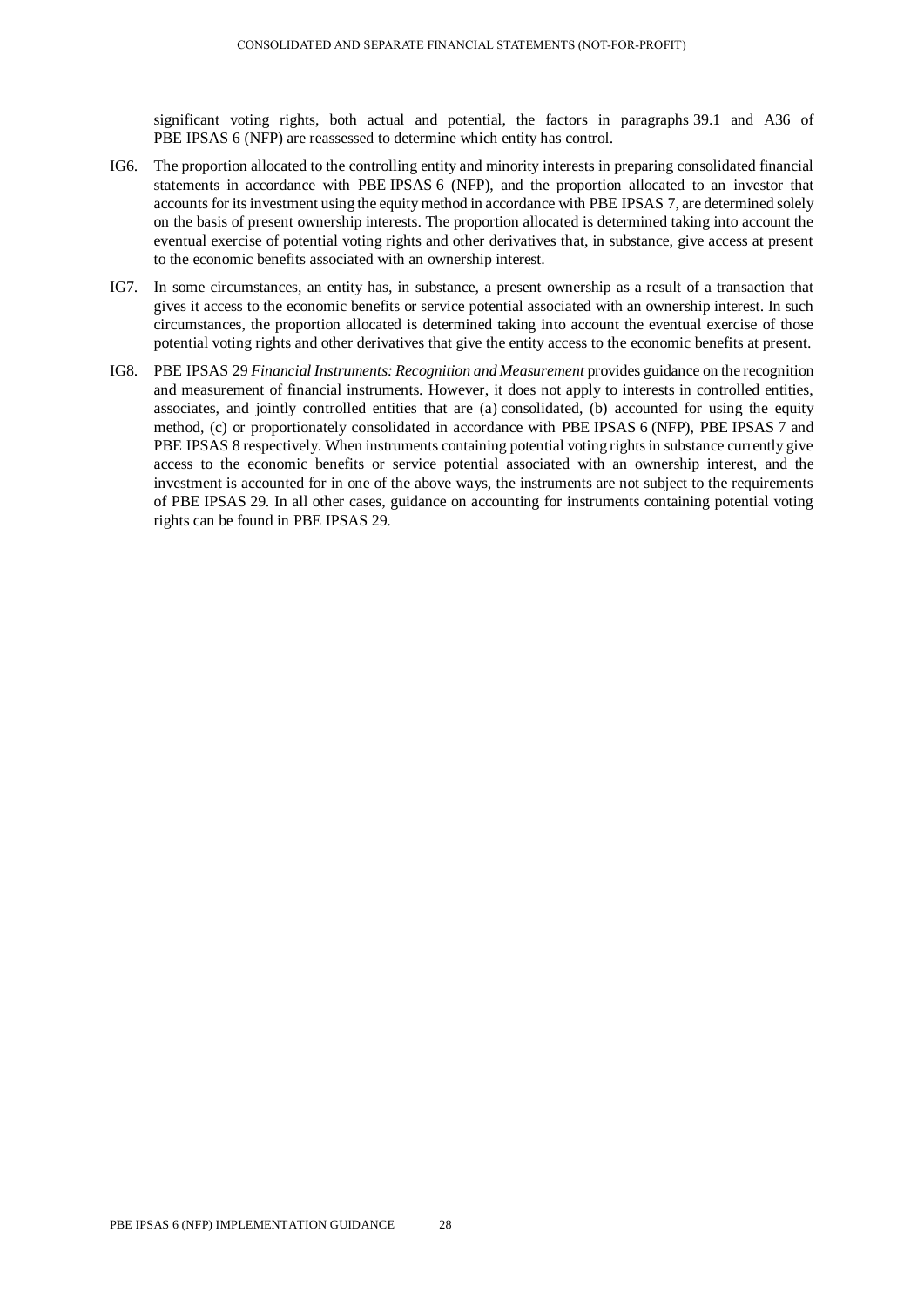# **Illustrative Examples**

*These examples accompany, but are not part of, PBE IPSAS 6 (NFP), PBE IPSAS 7, and PBE IPSAS 8.*

IE1. The seven examples below each illustrate one aspect of a potential voting right. In applying PBE IPSAS 6 (NFP), PBE IPSAS 7, or PBE IPSAS 8, an entity considers all aspects. The existence of control, significant influence, and joint control can be determined only after assessing the other factors described in PBE IPSAS 6 (NFP), PBE IPSAS 7, and PBE IPSAS 8. For the purpose of these examples, however, those other factors are presumed not to affect the determination, even though they may affect it when assessed.

### **Options are Out of the Money**

- IE2. Entities A and B own 80 percent and 20 percent respectively of the ordinary shares that carry voting rights at a general meeting of shareholders of Entity C. Entity A sells one-half of its interest to Entity D, and buys call options from Entity D that are exercisable at any time at a premium to the market price when issued, and if exercised would give Entity A its original 80 percent ownership interest and voting rights.
- IE3. Although the options are out of the money, they are currently exercisable and give Entity A the power to continue to set the operating and financial policies of Entity C, because Entity A could exercise its options now. The existence of the potential voting rights, as well as the other factors described in paragraphs 39.1 and A36 of PBE IPSAS 6 (NFP), are considered, and it is determined that Entity A controls Entity C.
- IE4. [Not used]
- IE5. [Not used]

# **Possibility of Exercise or Conversion**

- IE6. Entities A, B, and C own 40 percent, 30 percent, and 30 percent respectively of the ordinary shares that carry voting rights at a general meeting of shareholders of Entity D. Entity A also owns call options that are exercisable at any time at the fair value of the underlying shares and, if exercised, would give it an additional 20 percent of the voting rights in Entity D and reduce Entity B's and Entity C's interests to 20 percent each. If the options are exercised, Entity A will have control over more than one-half of the voting power. The existence of the potential voting rights, as well as the other factors described in paragraphs 39.1 and A36 of PBE IPSAS 6 (NFP) and paragraphs 12 and 13 of PBE IPSAS 7, are considered, and it is determined that Entity A controls Entity D.
- IE7. [Not used]
- IE8. [Not used]

## **Other Rights that have the Potential to Increase an Entity's Voting Power or Reduce Another Entity's Voting Power—Example A**

- IE9. Entities A, B, and C own 25 percent, 35 percent, and 40 percent respectively of the ordinary shares that carry voting rights at a general meeting of shareholders of Entity D. Entities B and C also have share warrants that are exercisable at any time at a fixed price and provide potential voting rights. Entity A has a call option to purchase these share warrants at any time for a nominal amount. If the call option is exercised, Entity A would have the potential to increase its ownership interest, and thereby its voting rights, in Entity D to 51 percent (and dilute Entity B's interest to 23 percent and Entity C's interest to 26 percent).
- IE10. Although the share warrants are not owned by Entity A, they are considered in assessing control because they are currently exercisable by Entities B and C. Normally, if an action (e.g., purchase or exercise of another right) is required before an entity has ownership of a potential voting right, the potential voting right is not regarded as held by the entity. However, the share warrants are, in substance, held by Entity A, because the terms of the call option are designed to ensure Entity A's position. The combination of the call option and share warrants gives Entity A the power to set the operating and financial policies of Entity D, because Entity A could currently exercise the option and share warrants. The other factors described in paragraphs 39.1 and A36 of PBE IPSAS 6 (NFP) and paragraphs 12 and 13 of PBE IPSAS 7 are also considered, and it is determined that Entity A, not Entity B or C, controls Entity D.
- IE11. [Not used]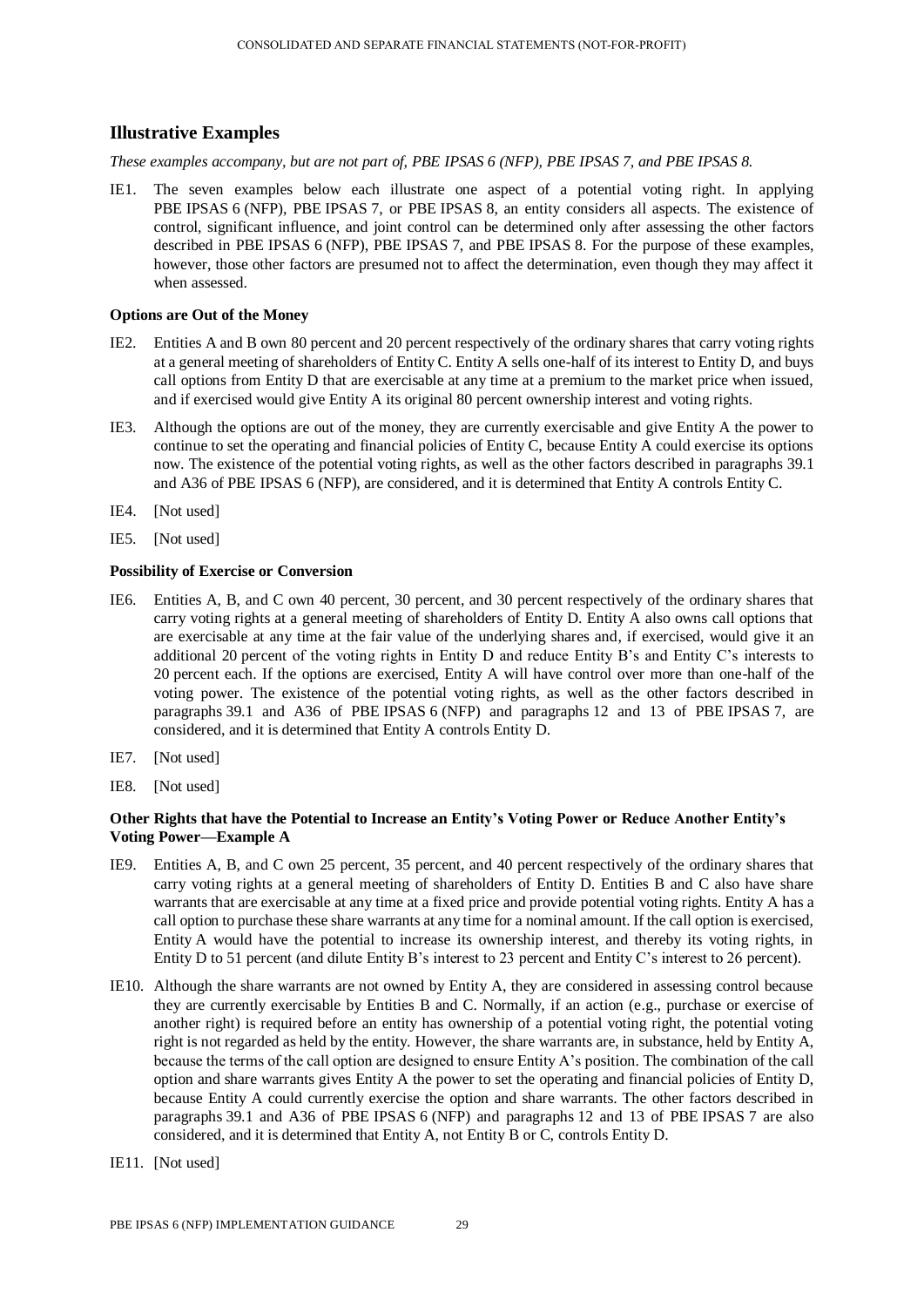## IE12. [Not used]

## **Management Intention—Example A**

- IE13. Entities A, B, and C each own 33⅓ percent of the ordinary shares that carry voting rights at a general meeting of shareholders of Entity D. Entities A, B, and C each have the right to appoint two directors to the board of Entity D. Entity A also owns call options that are exercisable at a fixed price at any time and, if exercised, would give it all the voting rights in Entity D. The management of Entity A does not intend to exercise the call options, even if Entities B and C do not vote in the same manner as Entity A. The existence of the potential voting rights, as well as the other factors described in paragraphs 39.1 and A36 of PBE IPSAS 6 (NFP) and paragraphs 12 and 13 of PBE IPSAS 7, are considered, and it is determined that Entity A controls Entity D. The intention of Entity A's management does not influence the assessment.
- IE14. [Not used]

#### **Financial Ability—Example A**

- IE15. Entities A and B own 55 percent and 45 percent respectively of the ordinary shares that carry voting rights at a general meeting of shareholders of Entity C. Entity B also holds debt instruments that are convertible into ordinary shares of Entity C. The debt can be converted at a substantial price, in comparison with Entity B's net assets, at any time and, if converted, would require Entity B to borrow additional funds to make the payment. If the debt were to be converted, Entity B would hold 70 percent of the voting rights and Entity A's interest would reduce to 30 percent.
- IE16. Although the debt instruments are convertible at a substantial price, they are currently convertible, and the conversion feature gives Entity B the power to set the operating and financial policies of Entity C. The existence of the potential voting rights, as well as the other factors described in paragraphs 39.1 and A36 of the Application Guidance of PBE IPSAS 6 (NFP), are considered, and it is determined that Entity B, not Entity A, controls Entity C. The financial ability of Entity B to pay the conversion price does not influence the assessment.
- IE17. [Not used]
- IE18. [Not used]

#### **Not-for-Profit —Example A**

IE19. A religious charity establishes an After School Care Programme for the local community. The finances and management of the Programme are separate from the charity. The Programme's governing board comprises representatives of parents of the children who attend the Programme and members of the religious charity. The governing board of the charity appoints the Chair of the Programme's governing board and is also able to veto any person nominated for the Programme's governing board. The ability of the charity to appoint the Chair of the Programme's governing body and to veto any person nominated for the Programme's governing board indicate that the After School Care Programme is controlled by the religious charity.

#### **Not-for-Profit —Example B**

IE20. A charitable trust provides food and accommodation to homeless people. It regularly liaises with other community groups and works with those groups so that its services are provided in areas where they are most needed. It has a group of supporters that help raise money for its activities. Although the charitable trust liaises with other community groups it has no ability to direct the activities of those groups and nor does it benefit from their activities. For these reasons, the charitable trust does not control the community groups.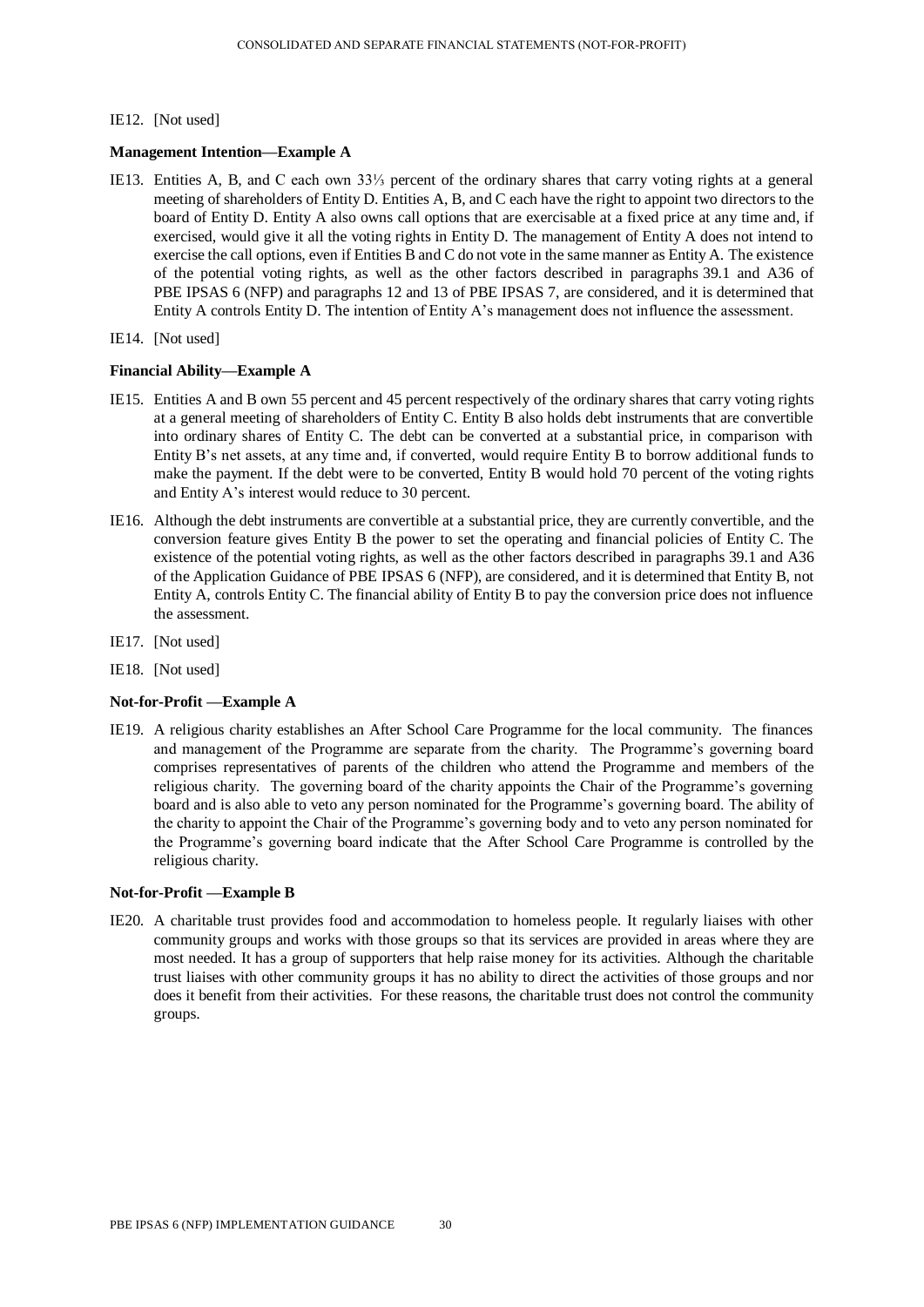# **Comparison with IPSAS 6**

PBE IPSAS 6(NFP) *Consolidated and Separate Financial Statements* (Not-for-profit) is drawn from IPSAS 6 *Consolidated and Separate Financial Statements.*

The significant differences between PBE IPSAS 6 (NFP) and IPSAS 6 are:

- (a) PBE IPSAS 6 (NFP) requires that, if on acquisition a subsidiary meets the criteria to be classified as held for sale in accordance with PBE IFRS 5 *Non-current Assets Held for Sale and Discontinued Operations*, it shall be consolidated and its assets and liabilities accounted for in accordance with PBE IFRS 5. IPSAS 6 provides an exemption from consolidation when control is intended to be temporary.
- (b) The difference between the reporting dates of the controlling entity and a controlled entity may be more than three months. In the New Zealand context, statute sometimes fixes the reporting date of a controlled entity greater than three months from the reporting date of the controlling entity.
- (c) On ceasing to be a controlled entity, IPSAS 6 requires that any remaining investment be measured at carrying amount, whereas PBE IPSAS 6 (NFP) requires that any remaining investment be measured at fair value.
- (d) PBE Standards require the presentation of a statement of comprehensive revenue and expense. IPSASs require the presentation of a statement of financial performance.
- (e) Integral Application Guidance on assessing control has been included in PBE IPSAS 6 (NFP) to address concerns raised regarding the lack of sufficient guidance on assessing control and the impact of this lack of guidance on determining the composition of a group. As a consequence, paragraphs 39–41 of IPSAS 6 are not used.
- (f) Integral Guidance on the application of "consistent accounting policies for like transactions and other events in similar circumstances" in the preparation of consolidated financial statements has been included in PBE IPSAS 6 (NFP). This Guidance provides examples to help determine when the financial statements of a for-profit subsidiary in a PBE group need to be restated in the preparation of consolidated financial statements.
- (g) PBE IPSAS 6 (NFP) includes two illustrative examples for not-for-profit entities.